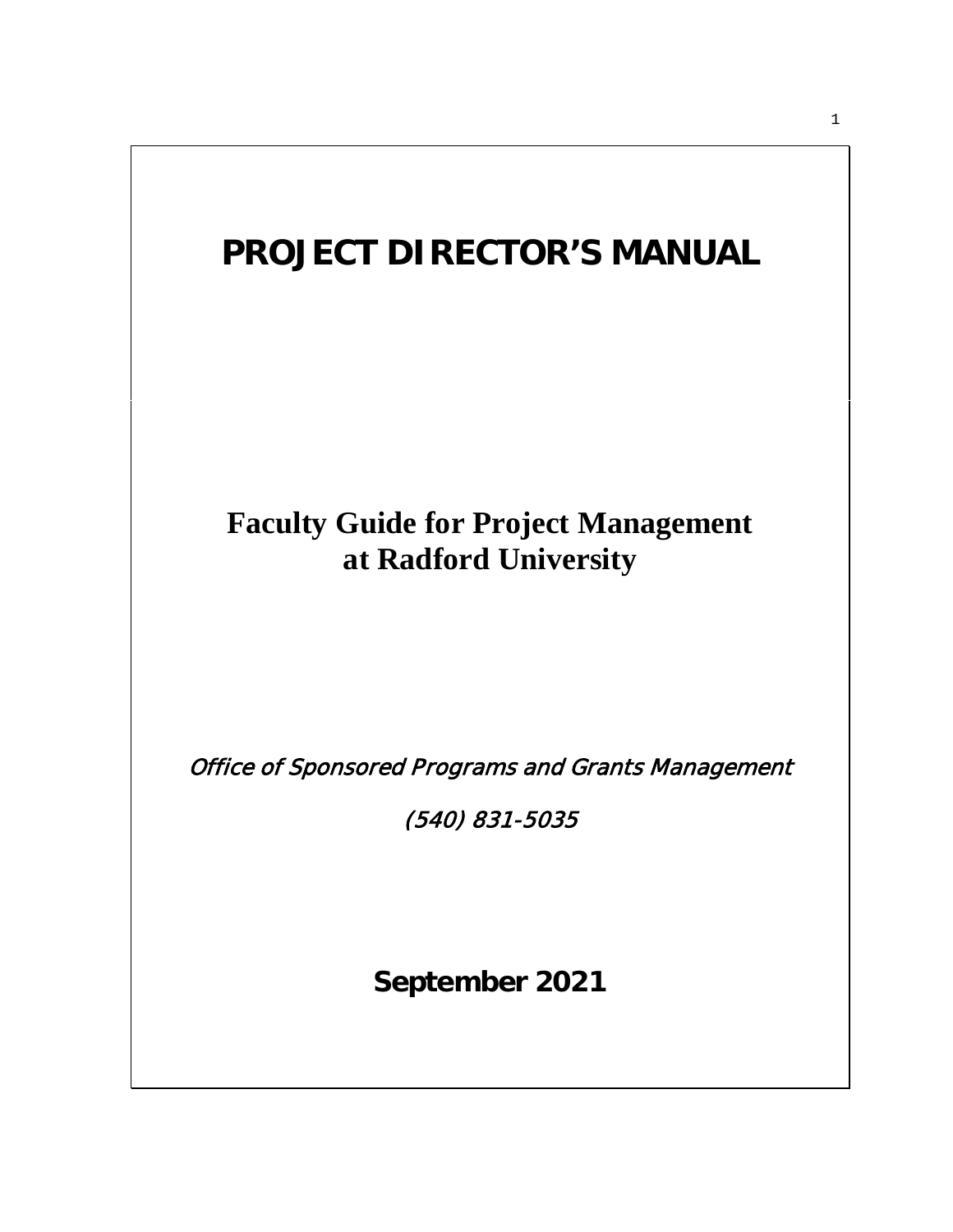## **Project Director's Manual Faculty Guide for Project Management at Radford University**

# **Table of Contents**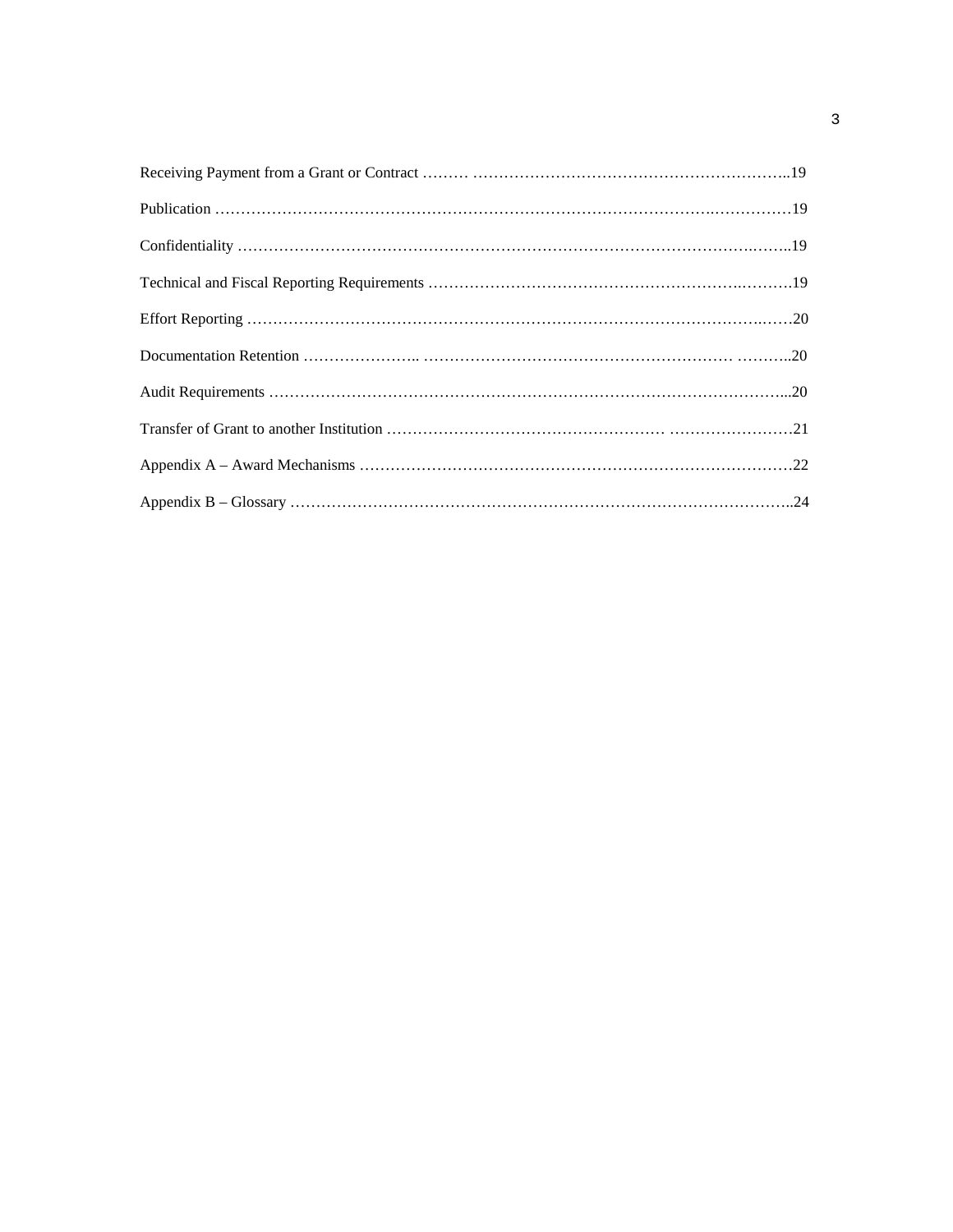## **Introduction**

This Manual presents a brief overview of post-award activities for members of the faculty and staff who direct grants, contracts, and cooperative agreements awarded to Radford University.

Questions regarding contents of this Manual and/or further explanations needed should be directed to the Assistant Director, Grants Management or to the Grants Specialist in the Office of Sponsored Programs and Grants Management assigned to specific areas.

Our goal is to help faculty from the early stages of proposal development through project closeout by ensuring that proposal budgets are prepared appropriately and that resulting project expenditures are recorded properly and consistently classified in RU's accounting system. Post-award is responsible for ensuring compliance with University, state, federal, and sponsor policies and procedures relative to sponsored projects.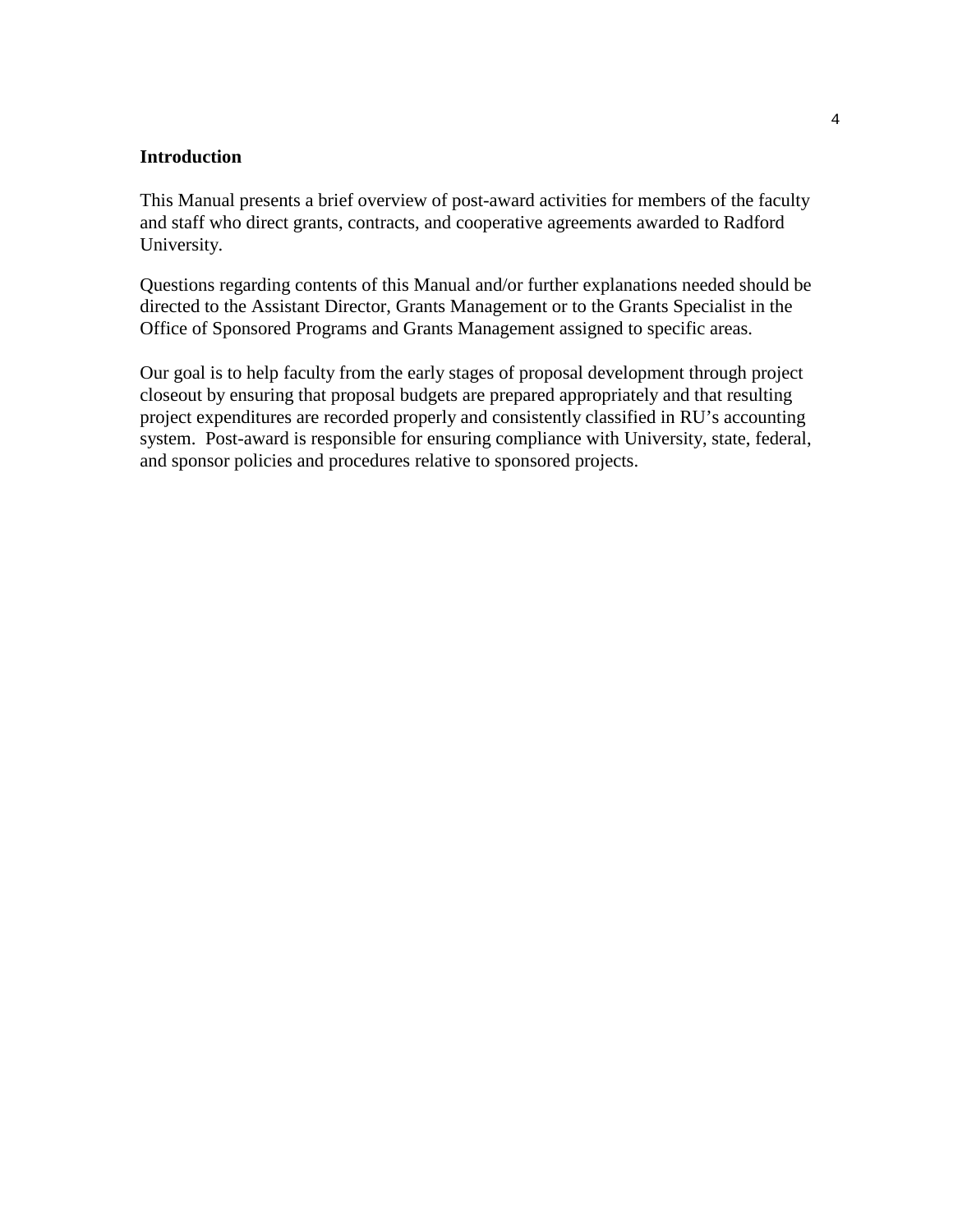#### **Responsibilities**

#### *Responsibility of Project Director/Principal Investigator*

Grants and contracts are awarded to Radford University through the Office of Sponsored Programs and Grants Management and are directed by Project Directors or Principal Investigators. In serving as *Project Director* or *Principal Investigator* of an externally funded project, the member of the faculty or staff is representing Radford University and is responsible for upholding the standards of the University.

The Project Director, or Principal Investigator, has primary responsibility for performing tasks outlined in the sponsor accepted proposal and for general project administration in accordance with University, state, and sponsor guidelines. He/she is responsible for exercising all the programmatic and technical decisions that affect the sponsored project and for following *all research-related requirements, such as those involving human subjects, non-human vertebrates, hazardous materials, DNA, etc.* 

In addition, the Project Director is also solely responsible for *financial management* of the project by monitoring expenditures and ensuring that project funds are spent in a timely manner within University and sponsor constraints. If *cost sharing* (match) is required, the Project Director must ensure that all cost sharing obligations are met and documented.

The Project Director employs sponsor-approved *personnel* on sponsored projects in accordance with the University's Human Resource office's policies and procedures.

He/she must submit progress and final *reports* to the agency as specified by the agency, making sure copies of progress reports and final reports are forwarded to the appropriate Grants Specialist in the Office of Sponsored Programs and Grants Management for the official project file.

The Project Director must also observe *additional stipulations or requirements* in the Request for Proposals (RFP) or other sponsor guidelines, in the proposal itself, or in the award agreement or contract. These stipulations may involve patent or copyright decisions, confidentiality, or publication restrictions. If the grant is awarded by a federal agency or is flow-through from a federal agency, the Office of Management and Budget "Uniform Administrative Requirements, Cost Principles, and Audit Requirements for Federal Awards; Final Rule" (Uniform Guidance) contain the primary rules governing awards that include federal funds.

If the Project Director sees that *re-budgeting*, a *time extension*, or *changes in scope or direction of the project* are desirable, he/she contacts the appropriate Grants Specialist in the Office of Sponsored Programs and Grants Management for assistance.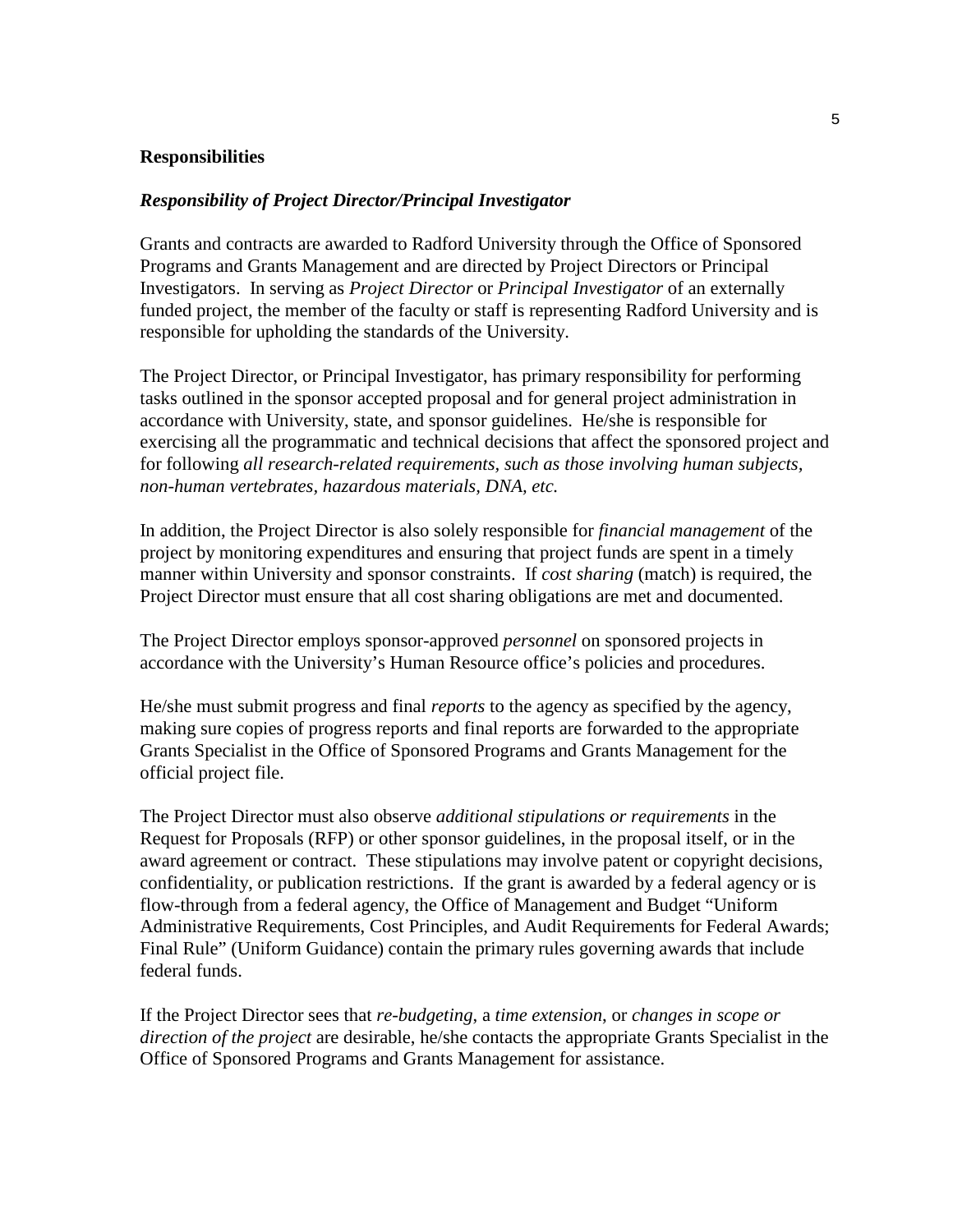#### *Responsibility of Chairs, Deans or Directors*

*Department Chairs and Deans or Directors* are responsible for monitoring projects specific to their areas. This oversight includes signing travel requests for travel to be charged on grants and signing personnel forms for personnel employed on grants.

In addition, "Uniform Administrative Requirements, Cost Principles, and Audit Requirements for Federal Awards; Final Rule" (Uniform Guidance) requires that educational institutions implement a system designed to promote the shared use of previously acquired equipment or to document that similar equipment is not available for shared use. Therefore, when Project Directors are initiating equipment purchases, it is the responsibility of the Department Chair, Dean, or Director to determine if similar or like equipment is already purchased, on campus, and can be shared. This avoids duplication and unnecessary equipment purchases. The Department Chair is also accountable for all equipment that is assigned to his/her department for meeting equipment inventory deadlines.

An area requiring particular oversight is the direct charging of certain costs to federally sponsored grants and contracts. In 2014, OMB issued Uniform Guidance which includes cost accounting standards and give direction as to what costs can be directly charged to a federally sponsored grant or contract (including federal flow-through projects).

Costs that are, in most cases, *unallowable* as direct charges to *federally* sponsored projects include administrative and clerical salaries, office supplies, postage, copying, and phone costs (with the exception of long distance charges associated with a project). These costs are normally included in the facilities and administration (F&A) or indirect cost base and, thus, if charged as a direct cost and as a part of the indirect costs, RU has double charged the federal government. This rule applies regardless of whether the federal sponsor pays F&A costs or not.

There are, on occasion, exceptions to this rule, based on the *nature* of the project effort and the *level of effort* of clerical or administrative personnel required for the project. Justifications for including these costs on federally sponsored projects must be approved by SPGM and the sponsor of the grant. Should an audit determine these costs charged to a project unallowable, the responsibility for the costs rests with the department or college. For additional information on the Cost Accounting Standards, contact the Grants Specialist assigned to your college or department.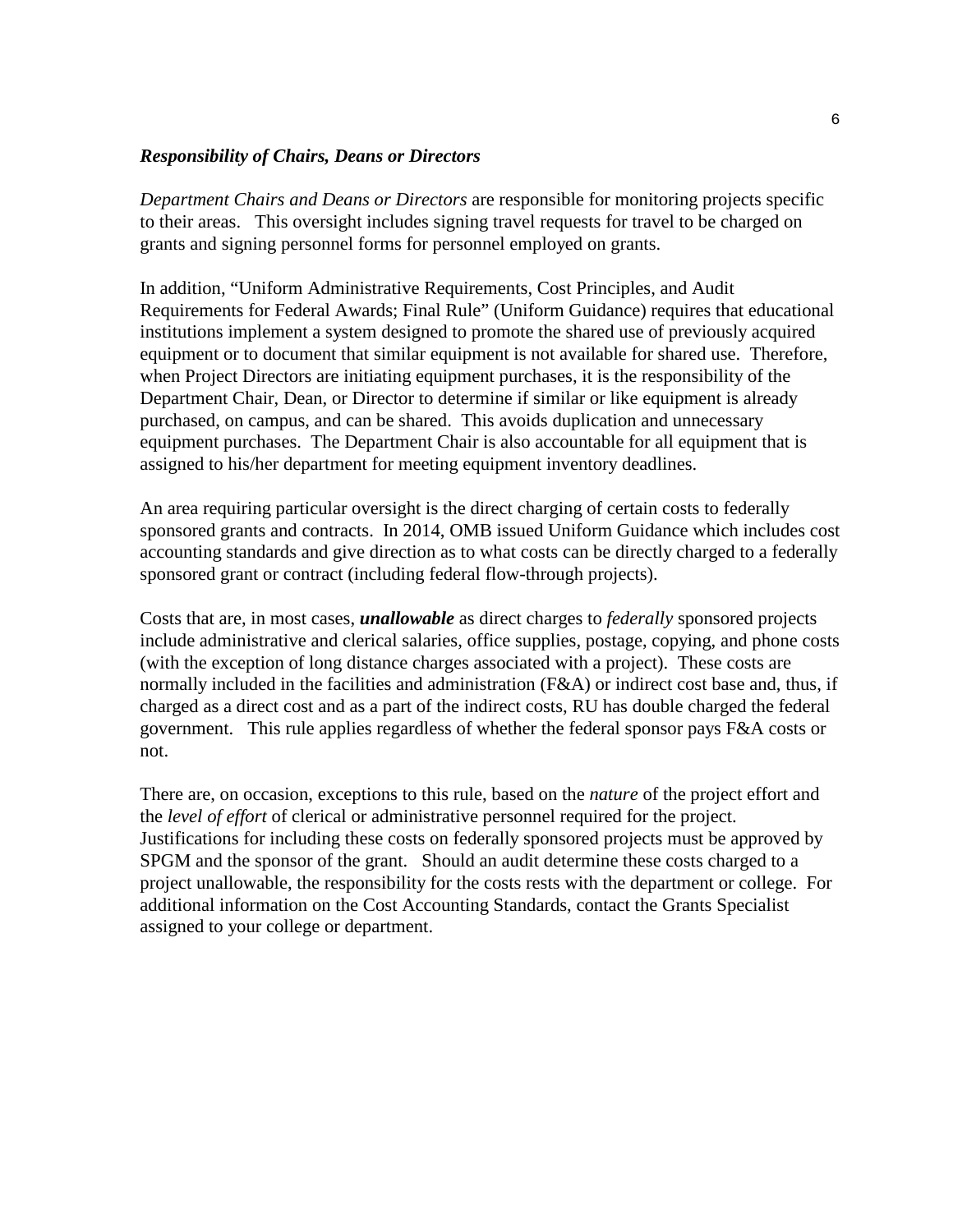## *Responsibility of the Office of Sponsored Programs and Grants Management*

The *Grants Specialist* in Sponsored Programs and Grants Management will meet with Project Director(s) at the beginning of the sponsored project and as needed throughout the duration of the project. Grants Specialists provide consultation and guidance to Project Directors and to other RU offices on issues such as applicable regulations, allowable costs, cost share and match requirements, and cost transfers. They also assist with re-budgeting requests, no-cost time extensions, and liaison with sponsors to facilitate the financial and technical reporting requirements of the sponsor and the University. Grants Specialists approve encumbrances on projects prior to expenditure to ensure the allowability of the expenditure according to sponsor, University, and state policies. This review and approval process includes purchase orders, personnel, travel requests, and reimbursement vouchers.

## *Responsibility of Financial Reporting*

The *Office of Financial Reporting* is responsible for submitting *fiscal* reports, federal drawdowns, and invoicing. Although the final fiscal report is generally prepared by and must be approved by the Office of Financial Reporting, it must also be approved by the Project Director and the Office of Sponsored Programs and Grants Management before being submitted to the sponsoring agency.

## *Responsibility of University Relations*

External publicity on grants and contracts is made through the *Public Relations Office.*  Special attention must be given to sponsor guidelines or requirements regarding publicity and credit must be given to sponsors for their support as required in the grant/contract directives.

### **Award Review and Negotiations**

On many occasions, a sponsor is willing to fund a project, but only after certain proposal changes are made that are agreeable to both the sponsoring agency and the University. The Project Director is not the *authorized university official*. All changes must be approved by the Director of the Office of Sponsored Programs and Grants Management. Some changes will require approval from other University officials. *Remember the award is made to the University, not to the Project Director or author of the proposal.* Any changes submitted must have the Office of Sponsored Programs and Grants Management's approval as well as the Project Director's approval.

If a Project Director receives a request from a program officer to make changes to a submitted proposal or budget, he/she directs the Program Officer to contact the Office of Sponsored Programs and Grants Management. The Office of Sponsored Programs and Grants Management will work with the Program Officer and the Project Director to facilitate appropriate changes.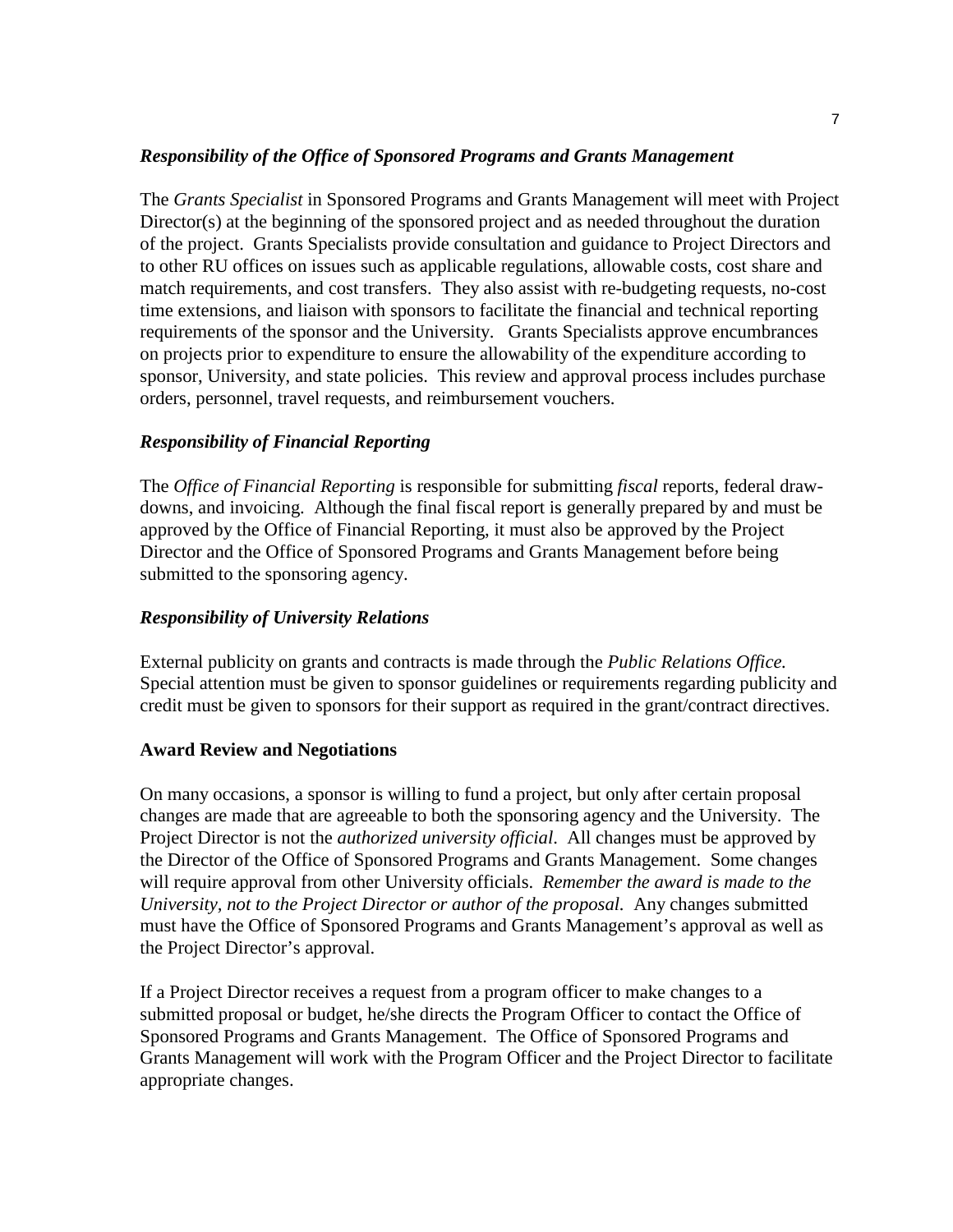The most common request from a Program Officer is a *change in budget*. A change in budget can also impact the narrative that describes the scope of the project. If cost-sharing has been approved in the proposal, it will need to be adjusted to correspond with the change in budget. A reduced budget should also decrease the amount of cost-sharing, or match, promised.

An increase in the required cost-sharing needs to be approved by the funded unit, Dean, and the Vice President. Issues such as intellectual property and equipment ownership must also be resolved prior to signing an agreement. These issues are resolved by the Director of Sponsored Programs and Grants Management through negotiations with the sponsor.

*Terms and conditions* of the agreement provided by the sponsoring agency are sometimes unacceptable and need to be changed or deleted. For example, Radford University is a state agency and is prohibited from agreeing to clauses that require the university to indemnify, give away intellectual properties, or submit to binding arbitration. The Director of Sponsored Programs and Grants Management is also responsible for negotiation of acceptable terms and conditions. Occasionally, legal opinion is required from the Attorney General's Office before the University can accept an agreement.

## **Award Acceptance & Award Notification**

Notification of an award is generally sent to the Project Director or to the Office of Sponsored Programs and Grants Management. If the Project Director receives the notification of award, he/she should immediately notify Sponsored Programs and Grants Management. The award must not be signed and returned to the sponsor by the Project Director *without* Sponsored Programs and Grants Management's review and signature. *The Director of Sponsored Programs and Grants Management will sign the documents as the authorized university official*. If Sponsored Programs and Grants Management receives official notification of award first, the Project Director will be informed immediately.

Sponsored Programs and Grants Management will notify the following persons/offices of the award: the Project Director, Dean/Director, and Chair/Supervisor. Award notifications will also be sent to the Offices of Budget, Financial Reporting, Human Resources, and Public Relations.

Notification is accomplished by circulating the internal *Notice of Award* which details the name of the project, project director, funding agency, award number, University account number (FOAP), award period, amount awarded, revenue source code (source of the funds), cost sharing obligations of the University, method of payment, reporting requirements, and a brief project description.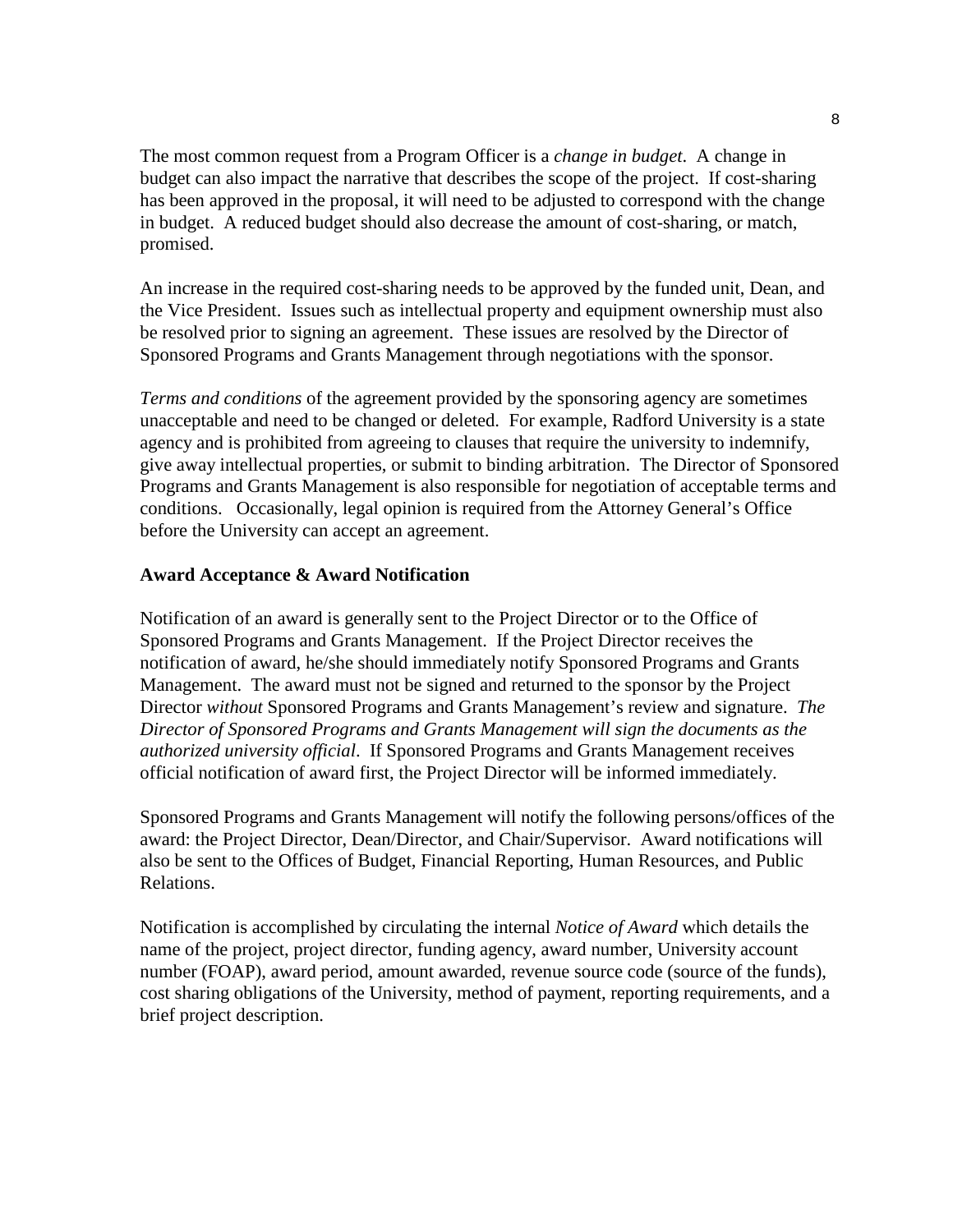### **Need for Departmental Underwriting**

At times sponsors are delayed in making grant awards. The Project Director may need to incur project costs immediately but cannot do so since a project account has not been established. The Project Director may need to hire personnel for the grant or have continuing personnel from a previous grant. Personnel forms require time to process and a university account number. A university sponsored project account may be set-up prior to receiving the award document *if a Project Director's Dean agrees to pay costs up to the equivalent of two months' salary and benefits needed should an award document not be received.* Please see a Grant Specialist for assistance with this process. We highly encourage Project Director's to start the underwriting process a minimum of 60 days prior to the anticipated grant/personnel start date.

All IRB and/or animal use approvals required for the project must be in place prior to receiving a pre-award account number. Please contact The Research Compliance Office for more information<https://www.radford.edu/content/research-compliance/home.html>

### **Setting up the Award; Securing an Account Number**

The Pre-Award staff of the Office of Sponsored Programs and Grants Management is responsible for setting up awards working with the Office of Financial Reporting and the Budget Office. Grant budgets are established in the university's accounting system, Banner, *in accordance with the budget accepted by the sponsor.* The Pre-Award staff sends the Notice of Award with the approved budget to the Project Director, Chair, Dean, Provost, Budget Office, Financial Reporting, Human Resources, and the Public Relations Office.

#### **Project Director's Meeting**

After the award is set up, the Project Director is asked to meet with the Grants Specialist in Sponsored Programs and Grants Management assigned to administer or manage the account. If possible, the individual who will enter purchase orders (e.g., departmental administrative assistant) into eVA should also attend. At that meeting, the Grants Specialist provides the Project Director a project requirement checklist and discusses a number of topics including:

Banner & eVA authorization Audit Requirements Sponsor rules and regulations Allowable Charges Effect of University regulations Reporting Requirements Travel issues Flexibility in allowable re-budgeting Personnel issues

Responsibilities of the Project Director Documentation – Cost Share, Purchases, etc.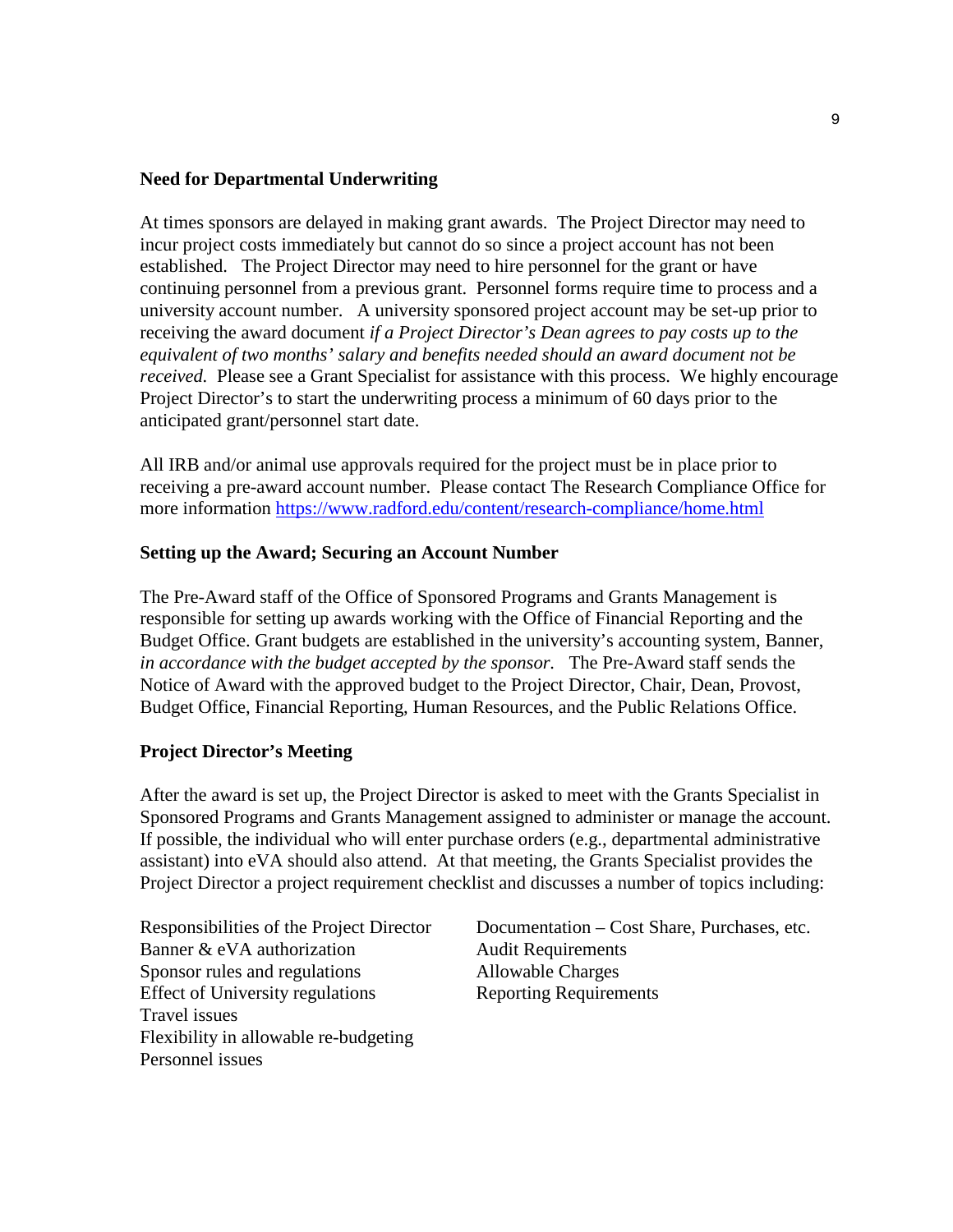### **Expenditures**

The Project Director determines who has permission to charge items to the grant account. This person is typically identified at the time of award or during the Project Director's meeting. Authorized personnel may generate purchase requests and general ledger (i.e., budget) reports through Banner, eVA, and COGNOS. Expenditures may not be made against the grant prior to the account being activated nor prior to the beginning of the grant period *unless the sponsor specifically permits pre-award costs.* The account number (FOAP code) must be used at all times and for all purposes, from purchasing supplies and materials to hiring personnel.

Purchase requests for equipment, supplies, printing, contractual services, and construction are generated in eVA. Travel is processed through Chrome River.

As expenditures or encumbrances are made, the general ledger report is updated automatically in Banner. However, at any point in time these reports may not reflect the most recent balance in the account because of mistakes in data entry or only periodic updates by some offices, such as the Post Office, Telephone Services, Printing, Payroll, and F&A expenses. To help provide the most accurate balance available interactive spreadsheets are used and are available to the Project Director at any time by mapping to a shared drive. Instructions for mapping can be found here: [https://www.radford.edu/content/sponsored](https://www.radford.edu/content/sponsored-programs/home/post-award/managing-expenditures.html)[programs/home/post-award/managing-expenditures.html](https://www.radford.edu/content/sponsored-programs/home/post-award/managing-expenditures.html) The Project Director or their designee should enter expenditures into the spreadsheet as well as eVA, Banner, or Chrome River. The Grant Specialist will review and approved the entries as well as perform a monthly reconciliation to Banner. This will provide a more accurate reading of the grant balance. Once the reconciliation is complete, the Grant Specialist will send the spreadsheet by email to the Project Director.

Detailed instructions for accessing Banner, eVA, COGNOS, producing reports, and generating purchase orders and receiving reports can be found here <https://www.radford.edu/content/it/home/it-services/training/Banner-Training.html> Contact Information Technology for any needed assistance.

#### *Travel*

Travel may occur under a sponsored project, subject to state travel regulations and to those established by the funding agency. As a general rule, the funding agency, including the federal government, will accept the University's policy for determining the level of reimbursement permitted for various types of travel charges against a project. In the event a sponsor has imposed more stringent restrictions, the funding agency's rules prevail.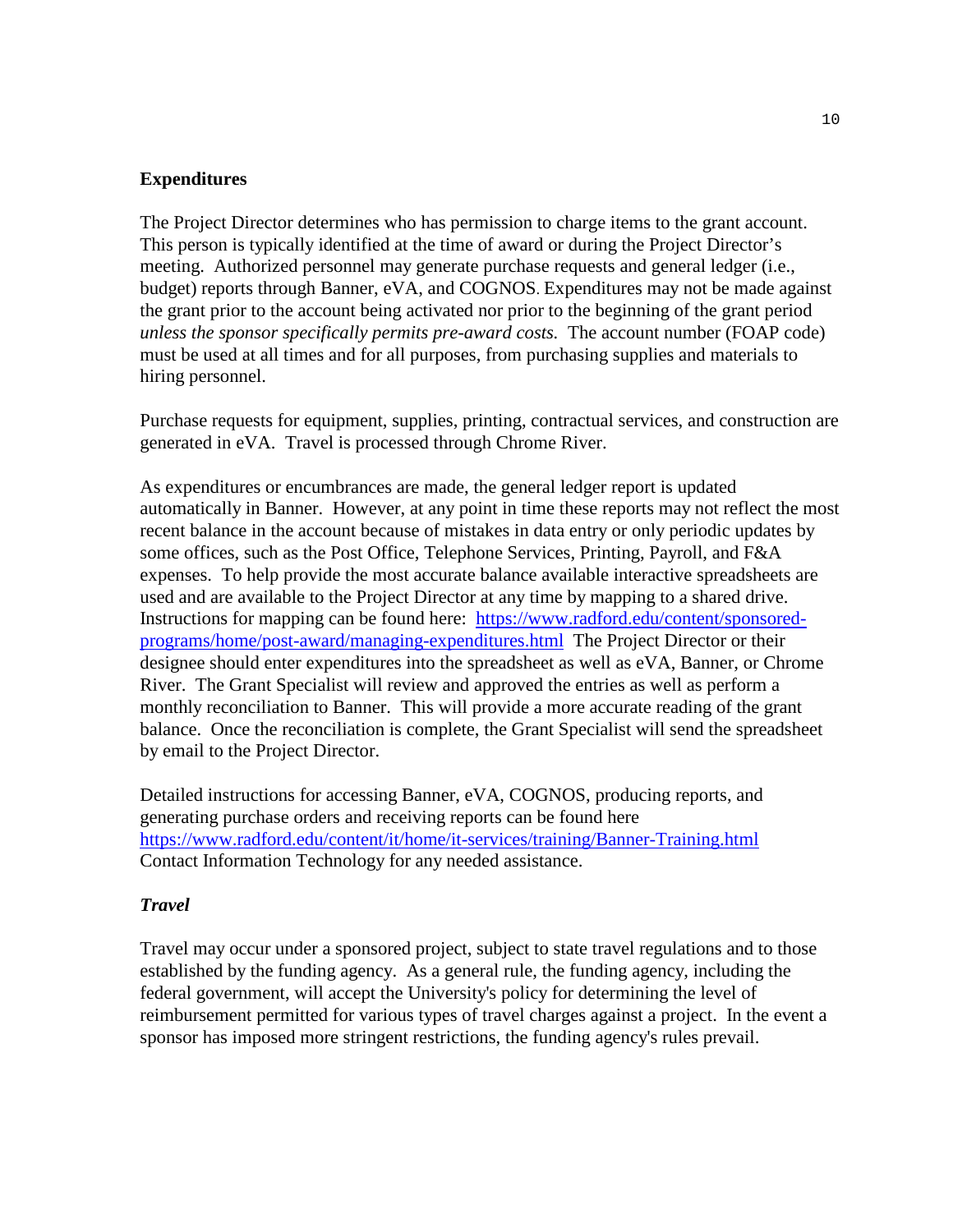The category of travel is often a restricted area on grants and contracts. It is, therefore, of primary importance that the Project Director verify that travel is a justifiable expenditure for his or her project. Generally, travel which provides a direct benefit to the project and staff is an allowable charge. However, funds for travel *should be listed in the grant or contract proposal and approved by the sponsoring agency before the expenditure is incurred*.

The university's travel guidelines are located on the RU website under RU's Accounting Services at <https://www.radford.edu/content/accounting-services/home/travel.html> *Before a trip is taken*, a Pre-Approval must be initiated in Chrome River by logging into OneCampus. This reflects cost estimates and must be circulated for approvals. All proposed air travel must be arranged through Christopherson Business Travel (CBT). Further assistance on how to generate a travel purchase request through these systems is available through Accounting Services.

Upon completion of travel, an Expense request must be prepared in Chrome River and backed up with original scanned receipts. *Reimbursable expenditures may not exceed the estimated cost of the trip approved by more than \$50 on the Request for Travel or additional approvals will be necessary.*

*Foreign travel is all travel outside of the 48 contiguous United States and is subject to special restrictions*. Therefore, plans for international visits should not be made without checking the policy of the funding agency. Some agencies require prior written approval for international travel before the trip is taken. In addition, foreign travel is also subject to Export Control policies which include electronic devices and software. Those policies and forms can be found here [https://www.radford.edu/content/research](https://www.radford.edu/content/research-compliance/home/export.html)[compliance/home/export.html](https://www.radford.edu/content/research-compliance/home/export.html) For out-of-country travel, all questions should be directed to Accounts Payable before travel plans are made.

The President of the University must approve the Request for International Travel. Thereafter, the President's secretary mails an "out-of-the-country" letter for foreign travel to the State Comptroller. Copies of the Request for Travel and the "out of country" letter need to accompany the travel voucher and be signed by the Vice President and President before being submitted to Accounts Payable. International travel is addressed in the Commonwealth State Travel Policy and the University Travel Policy , found on the RU website under Accounting Services at [https://www.radford.edu/content/accounting](https://www.radford.edu/content/accounting-services/home/travel.html)[services/home/travel.html.](https://www.radford.edu/content/accounting-services/home/travel.html)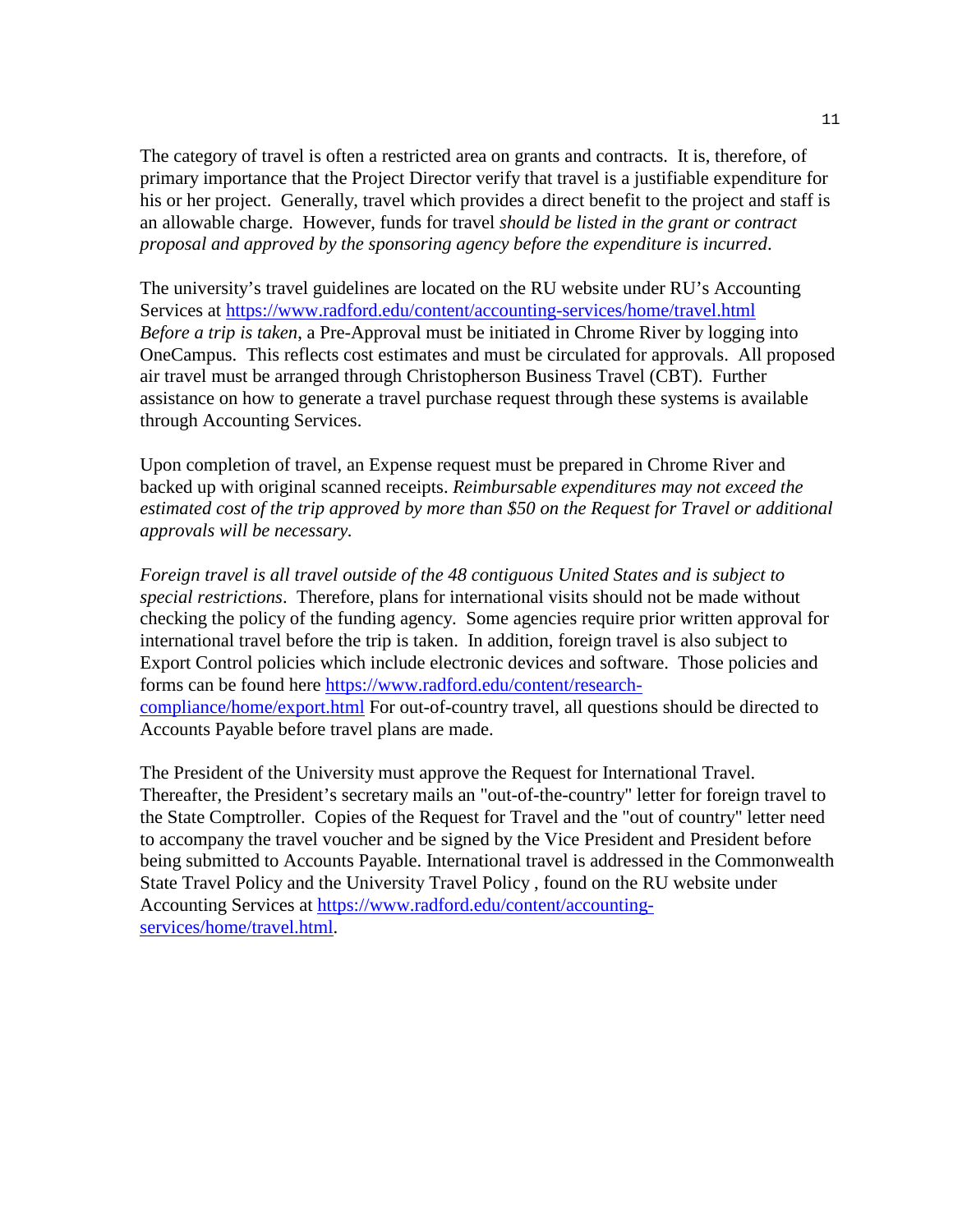## *Purchasing Equipment and Supplies*

Purchase of goods and services for sponsored projects must comply with both the overall intent and specific detail of the sponsor's regulations as well as with RU purchasing policies. Procedures for purchasing on sponsored projects are generally the same as for other University projects or purchases.

For sponsored projects (in accordance with RU's F&A Rate Agreement), "equipment" is defined as an article of non-expendable, tangible personal property having a useful life of more than one year and an acquisition cost of \$5,000 or more per unit. Items not meeting these criteria are considered consumable supplies on most federal grants. It is important to plan ahead when purchasing equipment since the procurement process may require competitive bidding and may take several weeks.

Expenditures for general purpose equipment such as office furniture, copiers, motor vehicles, etc., are unallowable as direct charges by federal sponsors and most other sponsors, except where the expenditure is primarily for the sole benefit of the project and the expenditure has advance sponsor approval.

Orders for supplies or equipment must be placed well in advance (60-90 days) of the grant expiration date to ensure delivery and to be useful to the project. Items not received during an award period are not of benefit to the project and can be disallowed on audit. *Making large equipment or supply purchases near the end of the grant simply to exhaust funds is an unacceptable practice.*

The university contracts with preferred vendors. Please consult with Procurement and Contracts prior to placing orders for supplies.

Equipment and items over \$5,000 are purchased through Procurement and Contracts.

**Virginia state law mandates that the acquisition of equipment, services (including professional/consultant), printing, supplies, and construction by State agencies be regulated. Items and professional services costing \$5,000 and above are required to undergo a competitive bidding process. The bid process can take time so please plan accordingly. Some goods and services can be exempt from the bidding process by receiving a sole source exemption. A sole source purchase is a proprietary specification which is practicably available from only one source. Competition is not available for sole source procurements. Sole source purchase requests that exceed the departmental delegated purchasing limit of \$5,000 for goods or services must be approved by the Director of Procurement, and Contracts and the appropriate buyer, and must also be accompanied by a written sole source justification from the requesting department. Some commonly purchased items undergo a competitive bidding process on a quarterly or yearly basis and are considered "on contract." They may be purchased without undergoing a subsequent bidding process.**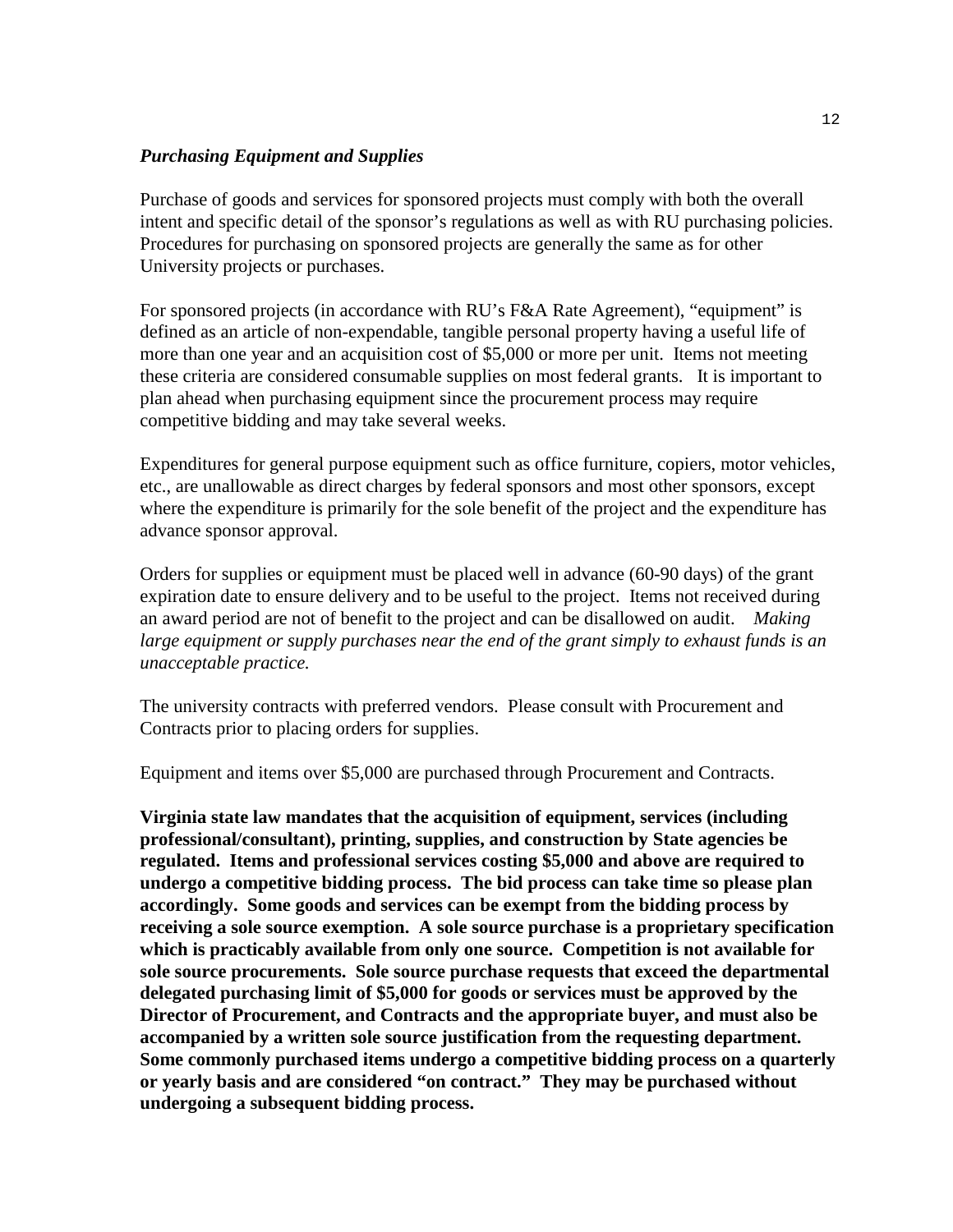*Note:* The purchase or lease of any equipment or service required for grant funded projects must be coordinated with Procurement and Contracts to determine if the proposed procurement is subject to the requirements of the Virginia Public Procurement Act. *Under no circumstances should the Project Director obligate the University.*

## *Consultants*

A consultant is an individual hired to give professional advice or services for a fee. The use of paid consultants may be warranted when the project requires expertise of a well-defined nature for a fixed period. Consultants may not be RU employees and should be hired for tasks where on-campus expertise does not exist or is not readily available. Use of consultants should be requested (named) in the proposal and approved by the sponsor. At the proposal stage, the Pre-Award staff is responsible for obtaining the following information and incorporating the information into the proposal:

- Consultant name
- Description of services to be performed
- Number of days or hours of consultation anticipated
- Expected rate of compensation
- Curriculum vita for the consultant
- Whether the consultant will be paid travel expenses

Sometimes a sponsor may also require a letter from the consultant confirming his or her role in the project. The Grants Specialist must also determine that the consultant's fee is commensurate with the qualifications of the consultant and the nature of the services provided. The maximum daily rate a consultant can be paid on sponsored projects is set by the federal government and any deviation from this rate must have justification and documentation in the sponsored project file.

**Consultant services over \$5,000 must be competitively bid unless a sole source justification is approved by the Director of Procurement and Contracts** *or the consultant is specifically written into the proposal and approved by the sponsoring agency.*

There are several procedures to follow when initiating the hiring of a consultant.

- The IRS has provided clear guidelines specifying when someone is considered an independent consultant. The "Independent Contractor/ Employee Status Certification Form" must be completed and submitted to the Tax Compliance Officer to determine contractor (or consultant) vs. employee status.

- The actual agreement or contract for the consultant will be written and executed by Procurement and Contracts, *with a copy forwarded to the Grants Specialist managing the project in Sponsored Programs and Grants Management.* The contract will name the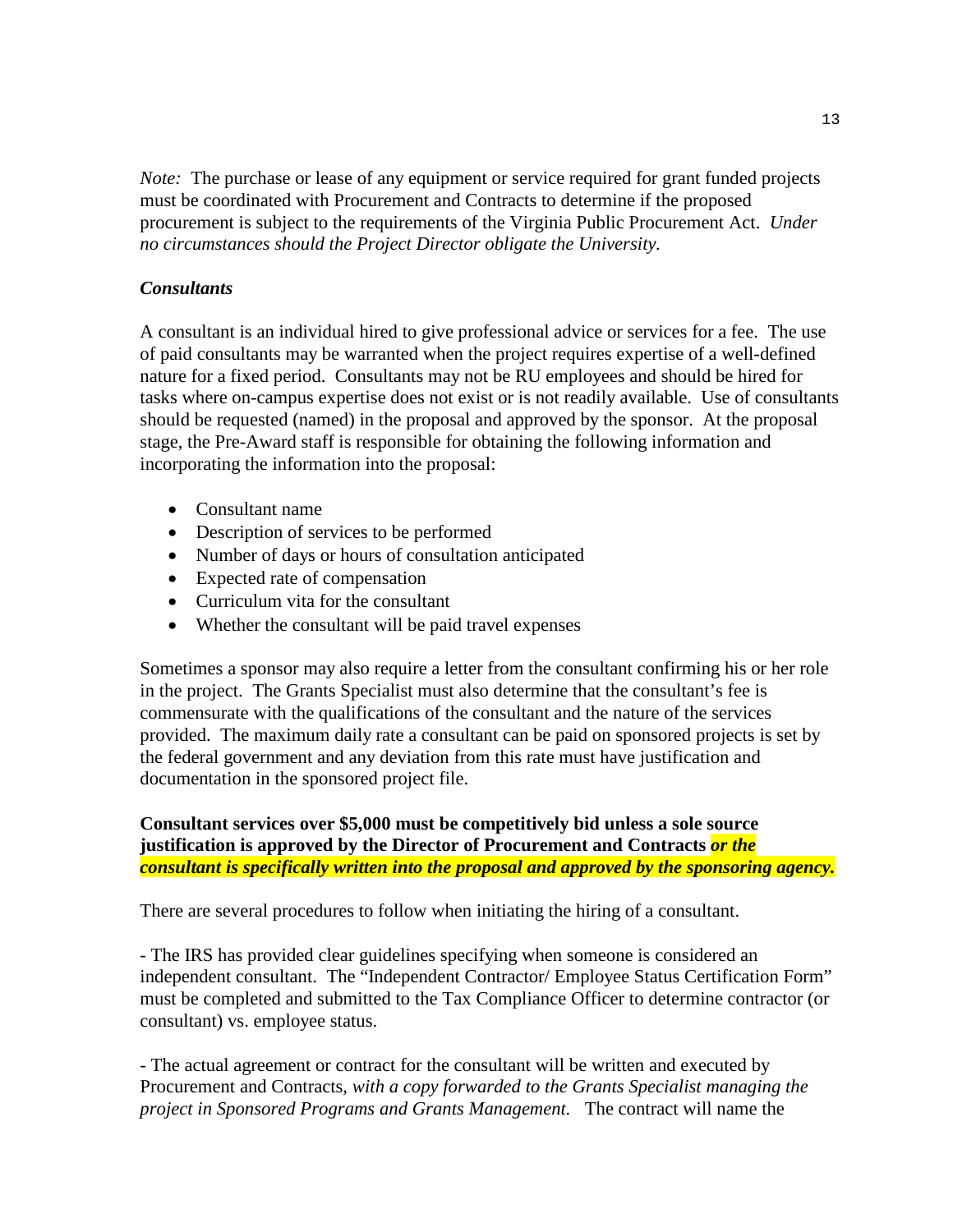consultant, his or her responsibilities, the performance period, the rate of pay, and the maximum number of days or pay the consultant may receive. In addition, the contract will provide invoicing details for the consultant.

- Once the consulting agreement or contract is in place, a purchase request must be generated in eVA just as if purchasing supplies. The purchase request for consultant services should detail the services to be performed, reports to be submitted, deadlines for completion of services, amount to be paid per day or per hour and a payment schedule.

- An original invoice or memorandum by the consultant requesting payment also needs to be submitted in accordance with the consultant agreement or contract.

Consultants may be reimbursed for travel, meals, and/or lodging using the same travel expense reimbursement system used by University employees. If the consultant is to be reimbursed for travel expenses, it should be stipulated in their contract. As with RU employees, travel for consultants must comply with sponsor and state travel regulations.

## *Personnel on Grants (Please consult with your Grant Specialist and/or Human Resources prior to hiring personnel on grants!!!)*

### **1. Faculty paid on grants**

#### **Reassigned Time**

A PR40 requesting Reassigned Time is completed by the Office of Sponsored Programs and Grants Management *for faculty and staff members given release time from their normal duties.* It must have the approval/signature of the Project Director, the employee, Sponsored Programs and Grants Management, the appropriate Chair, Dean, appropriate Vice President, Budget, and Human Resources.

The PR40 ensures that payroll charges will be moved from the departmental account to the appropriate grant account. Transfers are completed by Payroll near the end of each semester.

Departmental funds normally budgeted for payroll charges are then available for reallocation in accordance with RU policies and procedures. (These funds must be spent prior to the end of the fiscal year.)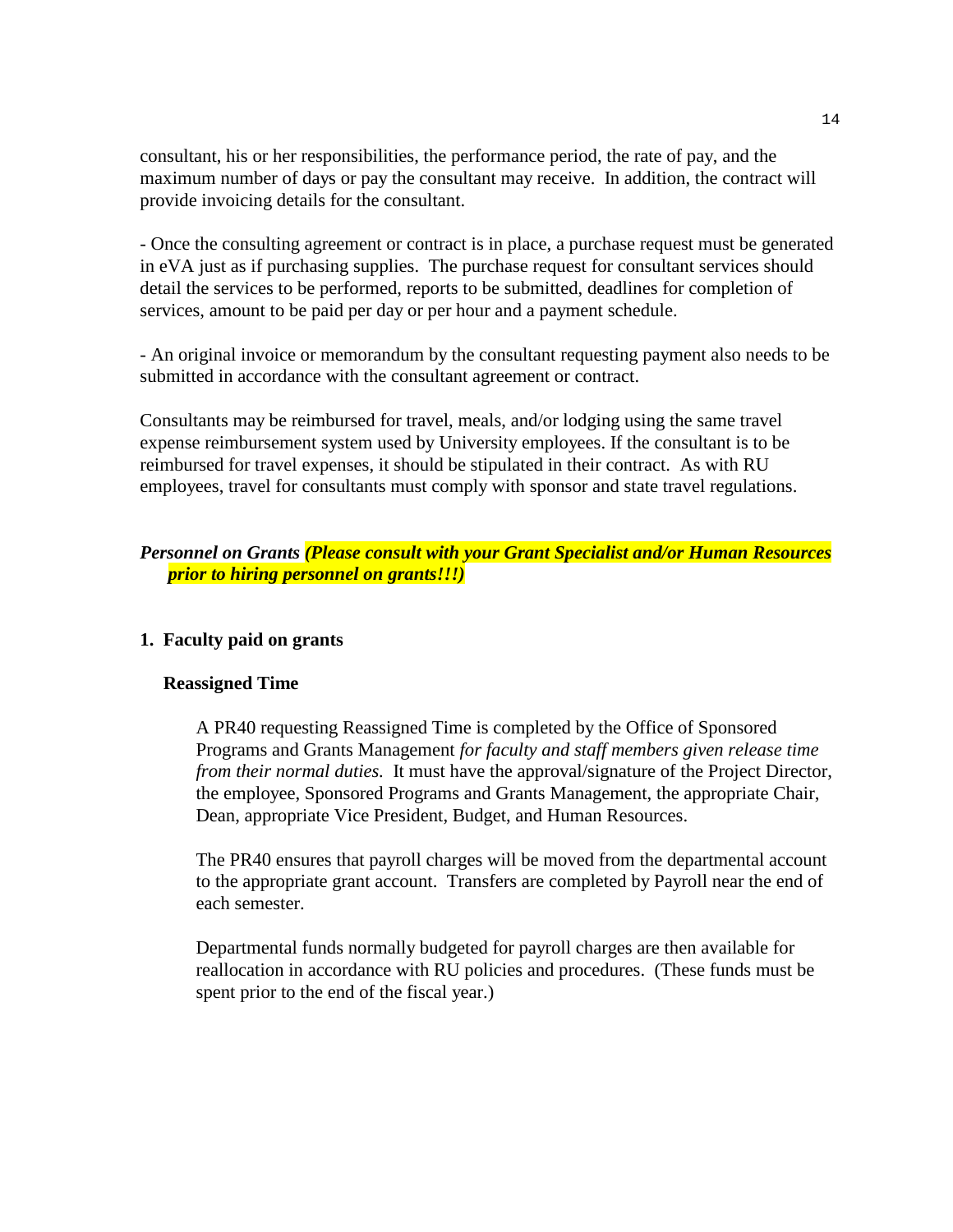#### **Summer Salary**

Summer salary must be approved by the sponsor and at a rate that corresponds to the faculty member's current base salary. A Personnel Action Form (PR40) at <http://www.radford.edu/content/human-resources/home/forms.html#supervisors> must be submitted. The PR40 must have the approval/signature of the Project Director, Sponsored Programs and Grants Management, appropriate Chair, Dean, and Vice President, Budget, and Human Resources. (See University policies regarding allowable pay.)

#### **Hiring new faculty members on grants**

 Faculty may be paid on grants as either full-time or adjunct faculty. Adjunt faculty is typically processed through the FLAC system. Human Resources or the Department Chair should be contacted for assistance with faculty position types and for assistance in completing and routing the appropriate HR forms or sytems.

- **2. Graduate Students**. Graduate students are hired on grants by submitting a PR40 marked as "student wages."
- **3. Non-Faculty University Employees**. To initiate recruitment for non-faculty salaried position or to process a preferred applicant for a temporary wage position, a Personnel Action Authorization Form (PR 23) is completed. (The PR23 is not required for student wage positions.) This form establishes the job description and duties. This form must have the approval of the Department Head, the Office of Sponsored Programs and Grants Management, the Dean/Director, appropriate Vice President, the Budget Office, and Human Resources before recruitment is initiated. The Project Director, in conjunction with Human Resources, will determine an appropriate salary in conformity with salary levels established by the University for that particular job role. After the Project Director has decided on a suitable candidate, the Department will be advised officially by Human Resources of the approved PR40. After completing the required processing procedures through Human Resources, the new employee is placed on payroll.

 Salaried, non-faculty members, including graduate teaching assistants, receive special payment and/or reassigned time following the procedures outlined for faculty in Section 1 above.

 Classified personnel employed on a full-time basis by Radford University may not work overtime on federal grants. An administrative assistant may have his/her time reassigned from the department to a grant if substantial time is necessary to complete the job duties.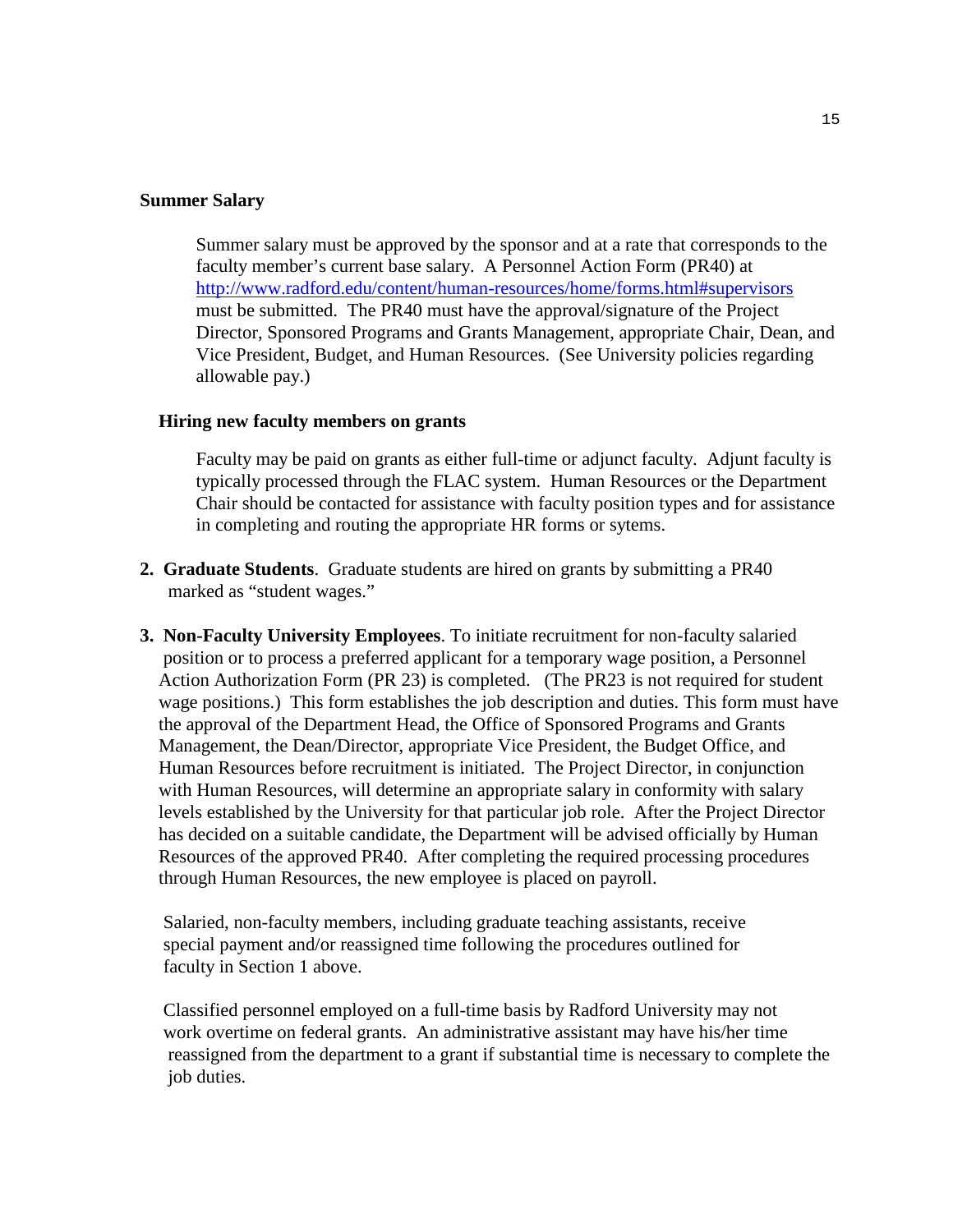Some new positions are processed through People Admin and some processes such as employement continuation, supervisor changes, etc are processed through EPAFs. **Please consult with your Grant Specialist and/or Human Resources.**

- **4. Students**. Any student presently receiving financial aid may need to have his or her financial aid package adjusted upon acceptance of employment. Under most financial aid support, the students are permitted to earn only specified amounts. Exceeding those limits calls into question the need for financial aid. For this reason, the Project Director must notify the Financial Aid Office of any student hired. The notification should be in writing and should include the name of the student, social security number, and an estimate of the amount of money the student will earn over a given period of time. The PR40, referenced above, is used to hire any students other than work-study students and GTAs on stipends.
- **5. Employment Continuations.** Some grants are renewed annually and therefore current employees must be extended or continued in the payroll system. This can be done through an EPAF or with a PR40. Please consult with your Grant Specialist or Human Resources on this process.

## *Scholarships, Fellowships and Other Awards*

Payments to students receiving fellowships, and other awards are generated in eVA in the form of a purchase request, for which receiving reports must be completed and memoranda submitted to Accounts Payable. Scholarships, tuition and fees are paid through a memorandum to Student Accounts.

### *On-Campus Conferences and Special Events*

Special events are held on campus for the benefit of students, faculty, staff, alumni, donors, and the general public. If you are hosting a conference or special event on campus, you should contact Conference Services for help in planning. Grants must follow the university food and beverage policies as well as sponsor regulations.

### **Understanding the Budget**

The proposal budget, once approved by the funding agency, forms the basis for the University account set up by the Office of Sponsored Programs and Grants Management. This account consists of *direct costs* and *F&A costs* (formerly know as *indirect costs*). Only direct costs are available to the Project Director.

**1. Direct costs** are classified as those that can be identified specifically with a particular sponsored project and can be directly assigned to specific sponsored projects easily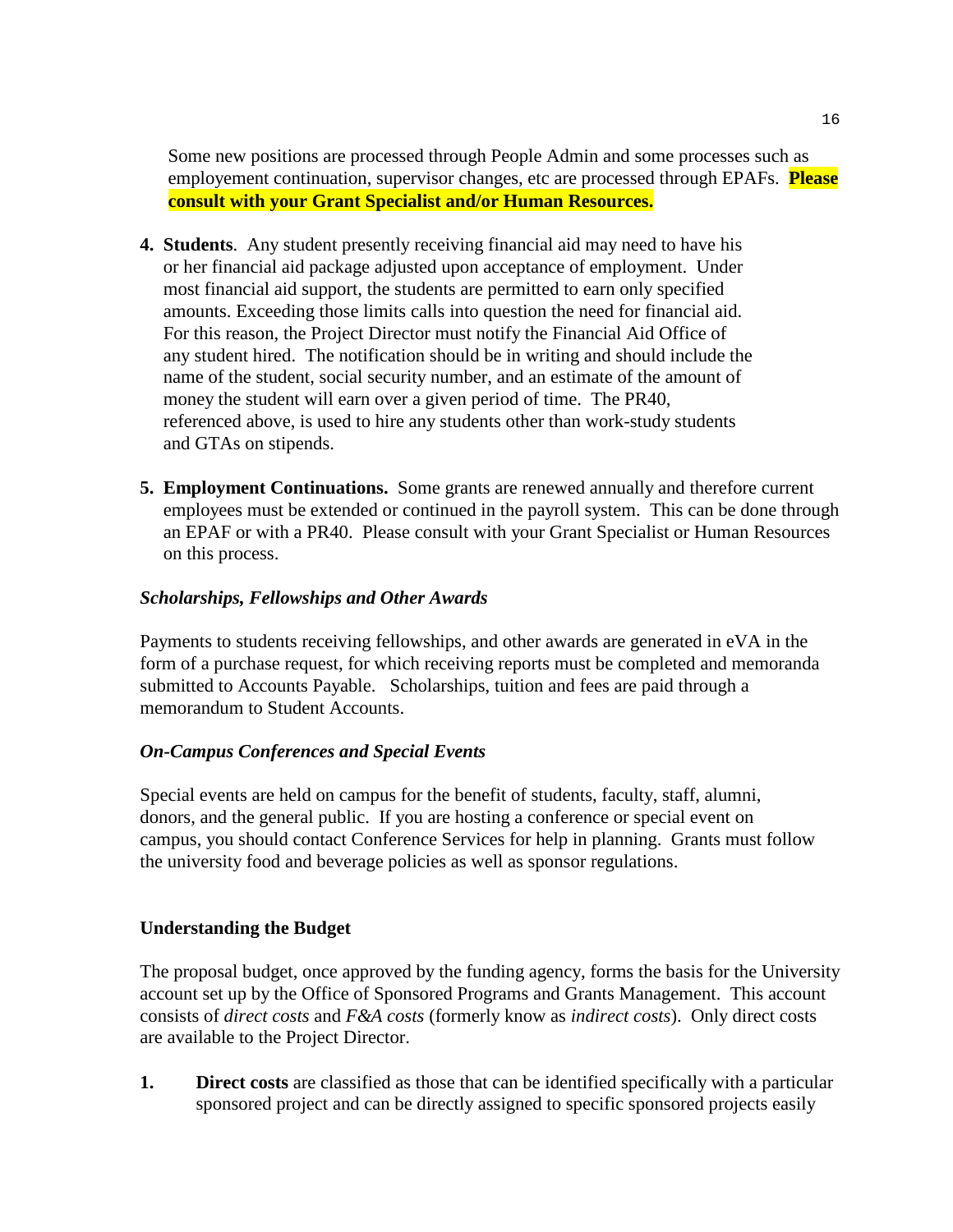with a high degree of accuracy. A direct cost is one that is of distinct and genuine benefit to the work of the project. In order to charge a cost directly to a project, the goods/services purchased must be used for the project, be permitted by the sponsor, and the costs incurred during the performance period of the project. Direct costs include salaries and wages of personnel rendering specific services under the grant or contract, related fringe benefit expenses, as well as supplies and materials, travel, services, and equipment procured for specific use on the project.

2**. Facilities and administrative costs (formerly known as indirect costs)** are awarded by the funding agency to support costs that are incurred for common or joint objectives and cannot be identified readily and specifically with a particular sponsored project. Radford University's federally approved  $F \& A$  rate is calculated at 39.5% Modified Total Direct Costs (MTDC). This means that the F&A rate is applied to all direct costs in the budget with the exception of equipment costs and partial subcontract costs. The rate is applied to the first \$25,000 of each subcontract listed in the budget.

Funding agencies may sometimes limit the amount they will pay in F&A (or indirect) costs. The state, however, requires the University to recover the full amount of indirect costs owed to the fullest extent possible. Only in exceptional cases is a F&A rate applied that is lower than the federally negotiated rate. Final negotiation of the F&A cost rate is ultimately handled by the Vice President for Academic Affairs or the Vice President in the appropriate area. Partial or no award of our F&A costs may constitute a cost-sharing arrangement which the University may decline.

A portion of the F&A cost recoveries (F&A charged to the sponsored project) is distributed between the PI, Dean and the Department with a portion returned to the state and a portion returned the Office of Sponsored Programs and Grants Management's Proposal Development program. Individual accounts are set-up for F&A (or indirect) funds that are distributed. These accounts are managed by the Office of Sponsored Programs and Grants Management.

#### **Budgetary Restraints - Allowable and Disallowable Costs**

Sponsor agencies have differing restrictions and guidelines for determining the allowability of expenses. Cost regulations may vary significantly. Therefore, specific agency guidelines and/or contract terms and conditions must be followed. The Office of Sponsored Programs and Grants Management monitors the accounts to determine which expenses are permissable according to the terms and conditions of the grant. In instances where agency and specific grant terms and conditions differ, the specific grant terms and conditions have pre-eminence. However, since educational institutions and most state agencies must follow the Uniform Guidance, common elements may be summarized as general guidelines.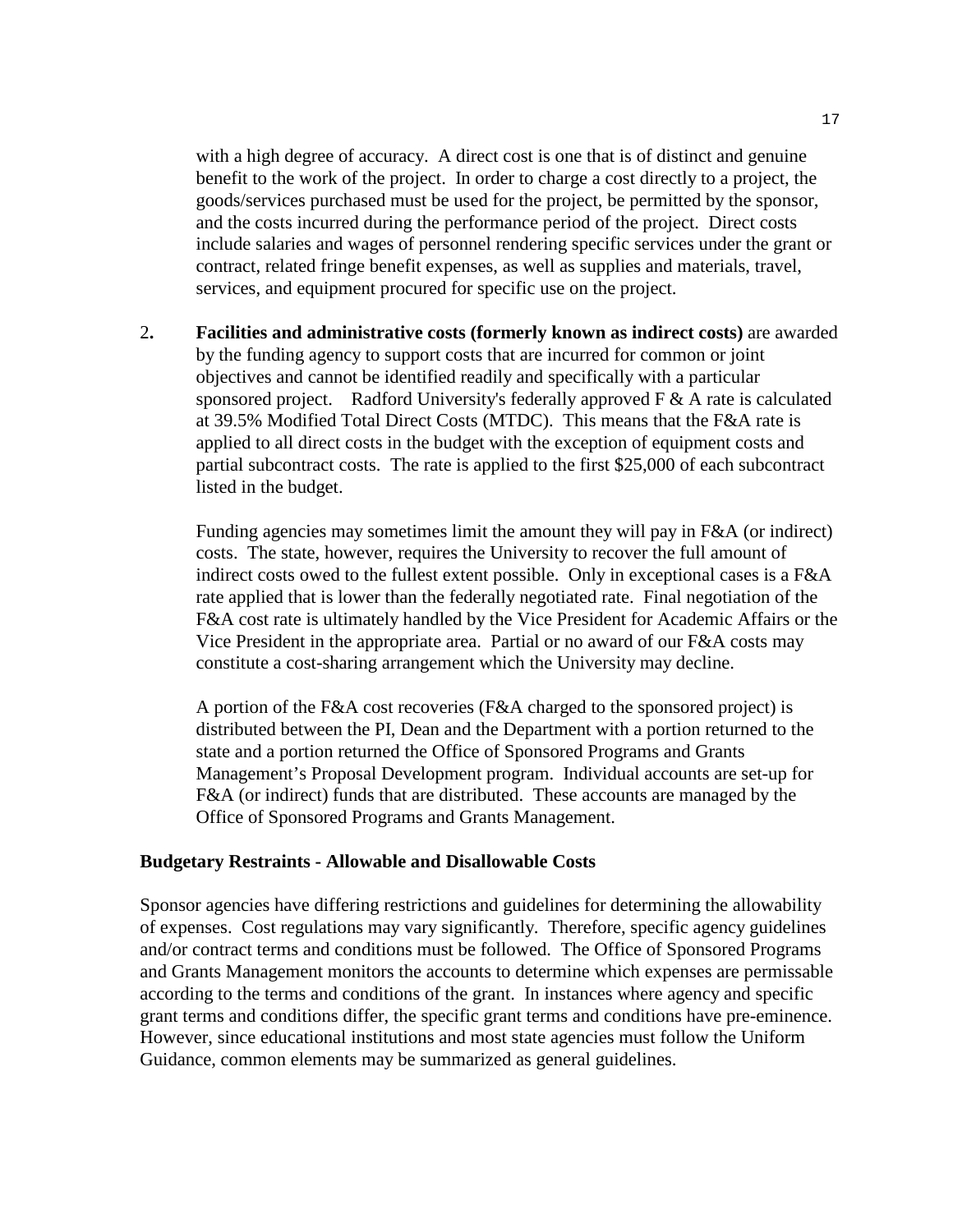### **Grant and Contract Restrictions**

Grant restrictions may range from a simple statement that funds must be spent within a certain time period to a strict prohibition against the use of funds for any expenditure not specifically outlined in the approved budget. While it is impractical to outline all the various restrictions which may apply to a grant or contract, the following summary provides some restrictions and policies which are generally applicable to *federal grants*, *federal contracts*, and *non-federal awards*.

**Federal Grants**. Unless specifically prohibited as a condition of the award, most federal granting agencies permit a certain amount of flexibility in the use of funds. Generally speaking, budget categories such as communications and supplies can be interchanged without agency approval; however, all federal sponsors place some constraints on rebudgeting. For example, the cost of an item that does not fit into a previously approved budget category or a charge which may result in an over expenditure of funds in a restricted category may require the written approval of the appropriate agency official before the expense is incurred. Other federal sponsors have chosen to retain this authority and must be contacted for each re-budget request. This is particularly true when the award is a federal contract (discussed below) as opposed to a federal grant. Federal agencies require that all requests for supplemental funds and/or administrative and financial revisions be countersigned by a University official. Such requests must be submitted in coordination with the Office of Sponsored Programs and Grants Management.

**Federal Contracts**. A careful review of the special provisions in the contract should be made by the Project Director to familiarize him or herself with any administrative restrictions which may be applicable. Cost-reimbursable agreements require periodic billings for actual costs incurred. Invoices are prepared in coordination with the Office of Financial Reporting. Fixed price contracts are not as restrictive. Often funds are paid in advance or early in the course of the project. If all funds are not utilized, none need to be repaid after the terms of the contract have been met. PI's will have 6 months to spend any residual funds from fixed price agreements. After 6 months the funds will revert to the university.

**Non-Federal Awards**. The requirements for the numerous non-federal sponsors may vary so widely that only general advice can be provided:

- $\Box$  The conditions applicable to the grant or contract should be reviewed prior to making any commitments;
- $\Box$  The Project Director should become familiar with the general policies of the Agency;
- $\Box$  Radford University and Commonwealth of Virginia regulations must be followed;
- $\Box$  Sponsored Programs and Grants Management should be consulted if any questions arise or if clarification is needed concerning the administration of the project.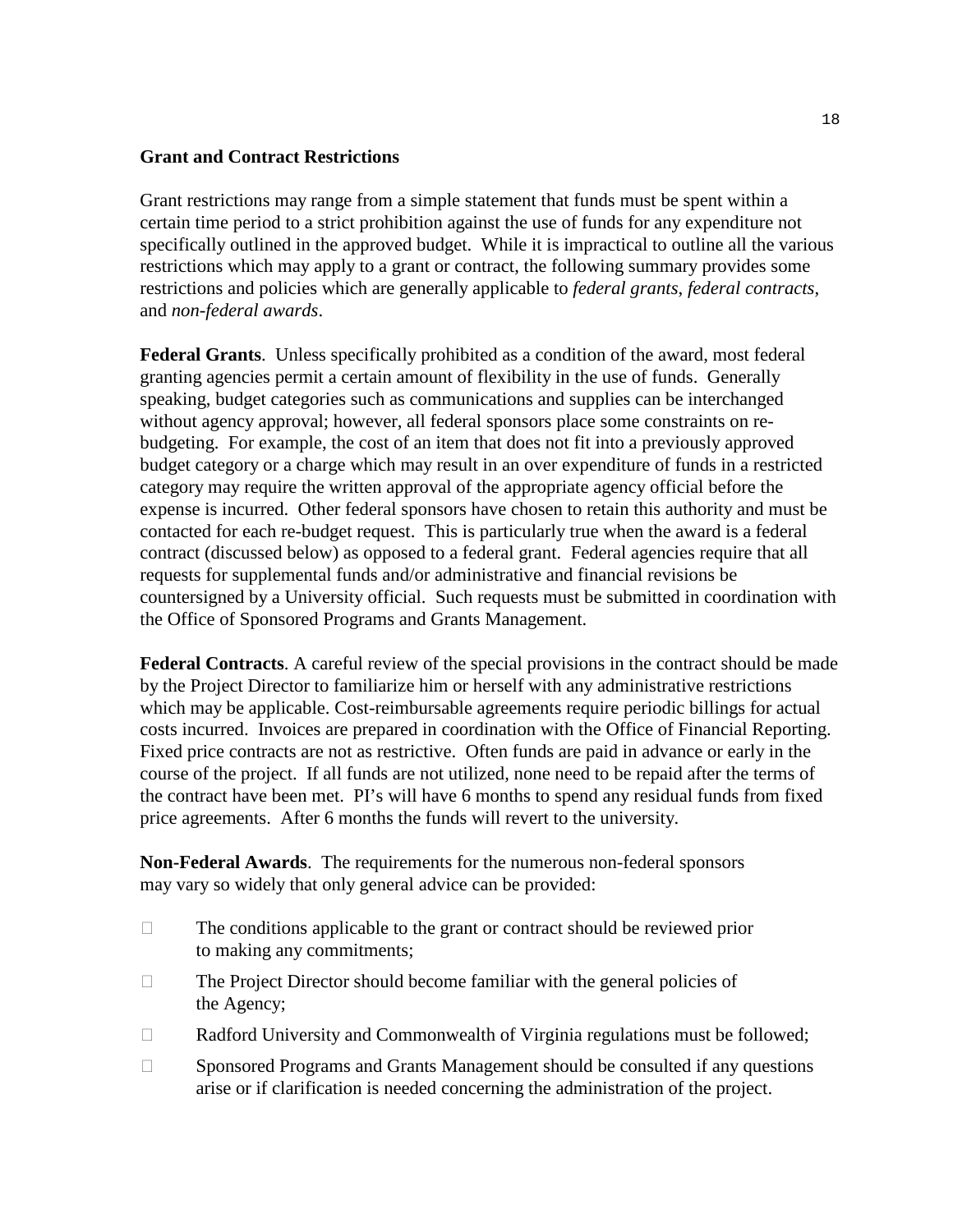### **Receiving Payment From a Grant or Contract**

The Office of Financial Reporting works closely with the Office of Sponsored Programs and Grants Management to request funds and to prepare and submit all requests for reimbursement and financial reports.

If for any reason the Project Director receives a check from the sponsoring agency at the same time that the award letter is received, the check should be given immediately to the Office of Sponsored Programs and Grants Management for processing.

## **Publication**

Formal written policies relating to publication will vary with the sponsor. However, since the reporting of research progress and results is basic to the academic community, the normal mode for the Project Director is to publish without delay in an established professional journal. As a general rule, publications resulting from sponsored projects should always be footnoted to show the source of support. *Individual agency policy should be followed in acknowledging support.*

## **Confidentiality**

Since the University is an open, intellectual community, it is difficult, if not impossible, to guarantee a sponsor any degree of confidentiality about data supplied by the sponsor or generated by research projects. Hence, the general operating policy of the university is to resist any attempts to impose confidentiality rules in a grant or contract.

### **Reports**

### **1. Technical Reports**

The preparation of the progress or final technical report at the required time is a major responsibility assumed by the Project Director when the grant is awarded. With few exceptions, all grants and contracts require submission of progress or technical reports to the Sponsor on some stated schedule. Most all agencies require at least one report annually. The final report may involve no more than a brief summary of accomplishments and a listing of papers resulting from the project. Many Sponsors will not make final payment on a project until they have the final technical report; therefore, the Project Director should submit the final technical report as soon as possible after the project is complete. The Sponsor will specify all reporting requirements. *A copy of required reports must be submitted to the Office of Sponsored Programs and Grants Management for the official project file.*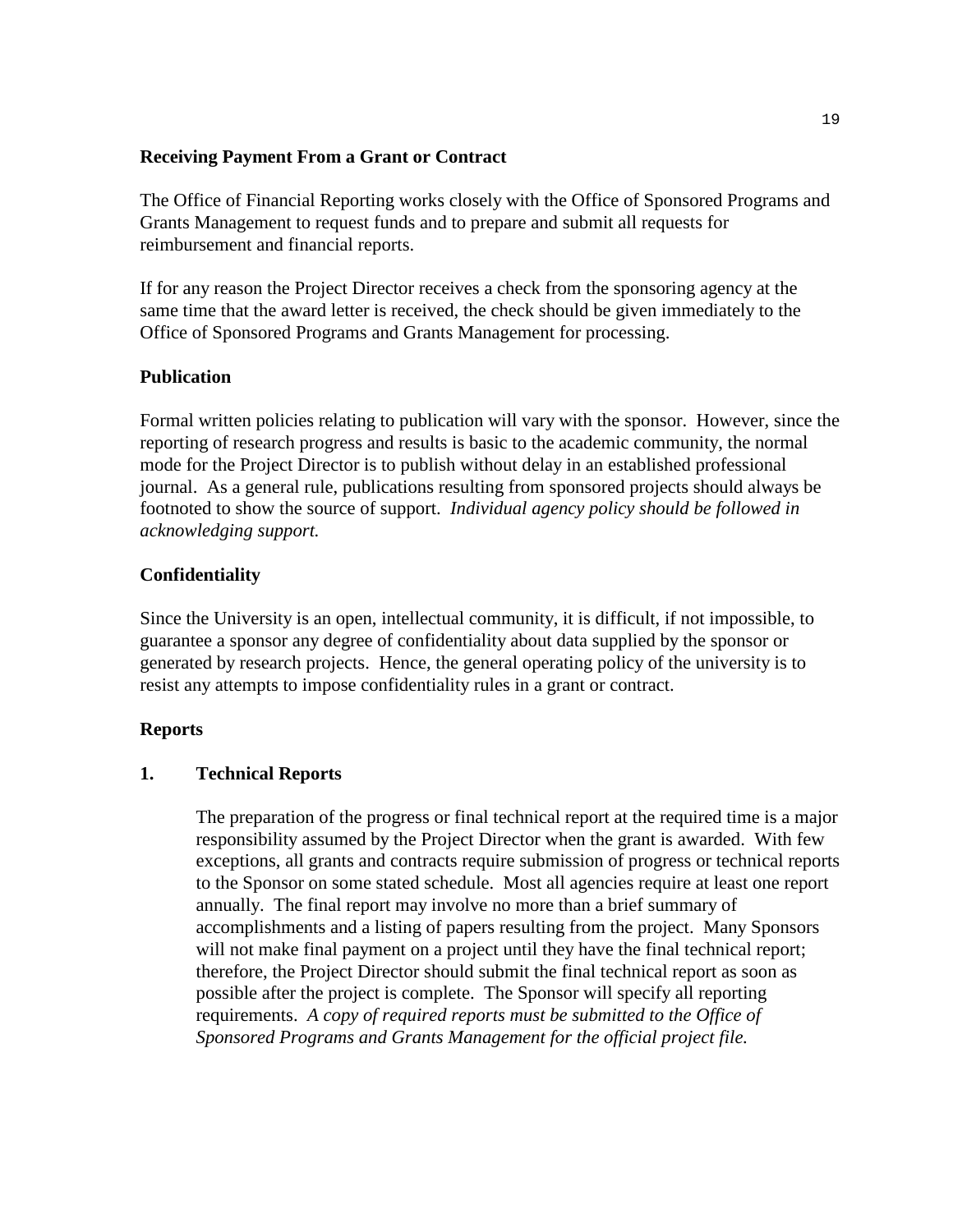## 2. **Fiscal Reports**

The preparation and submission of required fiscal reports are generally the responsibility of the Office of Financial Reporting in conjunction with the Office of Sponsored Programs and Grants Management. Typically, the final fiscal reports are prepared after the Grants Specialist has met with the Project Director to review the expenditures on the account. At this meeting, the Project Director should identify any perceived late charges to the grant and/or correct any errors. Project Director's will receive close-out reminders every 30, 60, and 90 days prior to the grant end date.

In some cases, the reporting requirement is such that the Project Director must initiate the report and submit it to Financial Reporting or the Office of Sponsored Programs and Grants Management. These cases are identified at the initial meeting of the Project Director and the Grants Specialist in the Office of Sponsored Programs and Grants Management.

## **Effort Reporting**

All faculty, staff and students working on federal grants or contracts, as well as those projects supported with flow-through funding must have documentation prepared periodically indicating the percentage of time spent on the project. In compliance with this Federal mandate, Project Directors or someone with first hand knowledge must sign (or certify) a Certification of Effort Report, initiated by the Office of Sponsored Programs and Grants Management. The level of effort is indicated *as a percentage*, as required by federal regulations. This form must be reviewed for accuracy, signed, and returned within 60 days. This is done each semester for faculty members and professional staff (classified staff in Payband 4 or above) and on a monthly basis for non-professional staff (classified staff in Payband 3 or below). Effort certification for wage personnel and students on wages are documented through signed timecards. The signed original of the Certification of Effort Report is kept in the official project file in the Office of Sponsored Programs and Grants Management. Timecards for wage personnel, including students, are on file with the RU Payroll Office.

### **Documentation Retention**

Official documentation for financial transactions which affect Radford University accounts and the records to support these fiscal data are processed and retained by the University. The sponsor will specify how long documents and records are to be retained. Federal sponsors normally require documents be kept for five (5) years after the end date of the project.

### **Audit Requirements**

All federal and state-supported projects are subject to financial review by *internal and governmental auditors* as well as the Sponsor. Auditors and the University must follow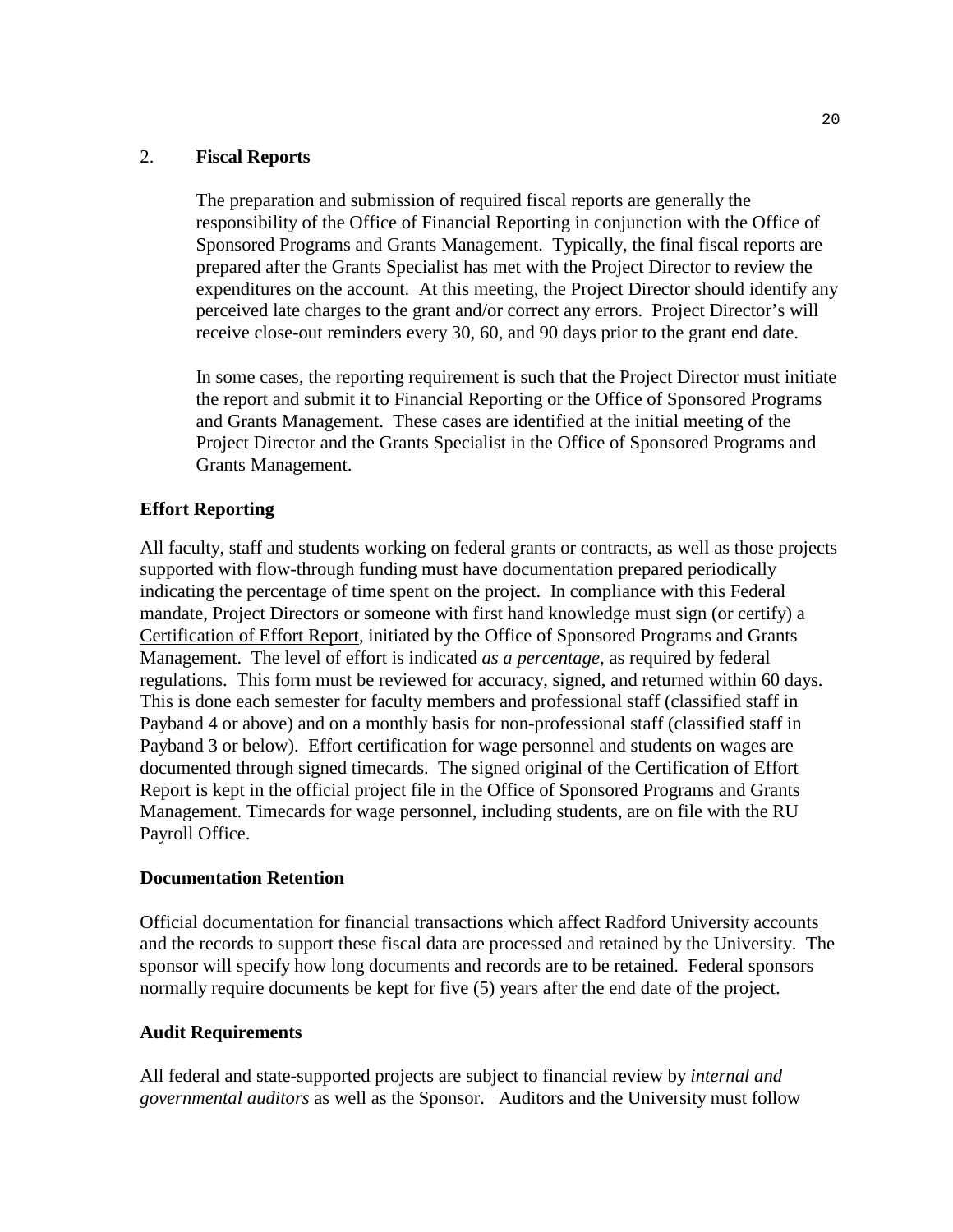federal guidelines contained in instructions (or Circulars) issued by Office of Management and Budget (OMB). These circulars are designed to ensure that funds received from government-supported projects are properly managed and spent.

Project Directors are required to accurately and properly document university cost-sharing. A copy of such documentation must be forwarded to the Office of Sponsored Programs and Grants Management for storage in the official project file. The commitment to and documentation of cost sharing are subject to verification by an auditor.

## **Transfer of a Grant to another Institution**

To avoid any misunderstanding that may develop, the Project Director is advised to review agency policy relating to the transfer of a grant to another institution. In addition, the Project Director should discuss plans well in advance with the department Chair and Dean. All transfers of grants must be coordinated through the Office of Sponsored Programs and Grants Management. Questions regarding the transfer of a grant should be directed to the appropriate Grants Specialist.

Some pertinent facts to be considered are:

- $\Box$  Only research grants may be transferred.
- $\Box$  The University, being the official recipient of the grant, has the option of retaining or relinquishing the grant to another institution.
- $\Box$  If the University elects to relinquish, a formal relinquishment statement, authorized by the Department Chair, the Vice President for Academic Affairs, and the Vice President for Finance must be sent to the granting agency.
- $\Box$  The Project Director is reminded that the granting Agency as well as the University, as a rule, considers equipment to be University property.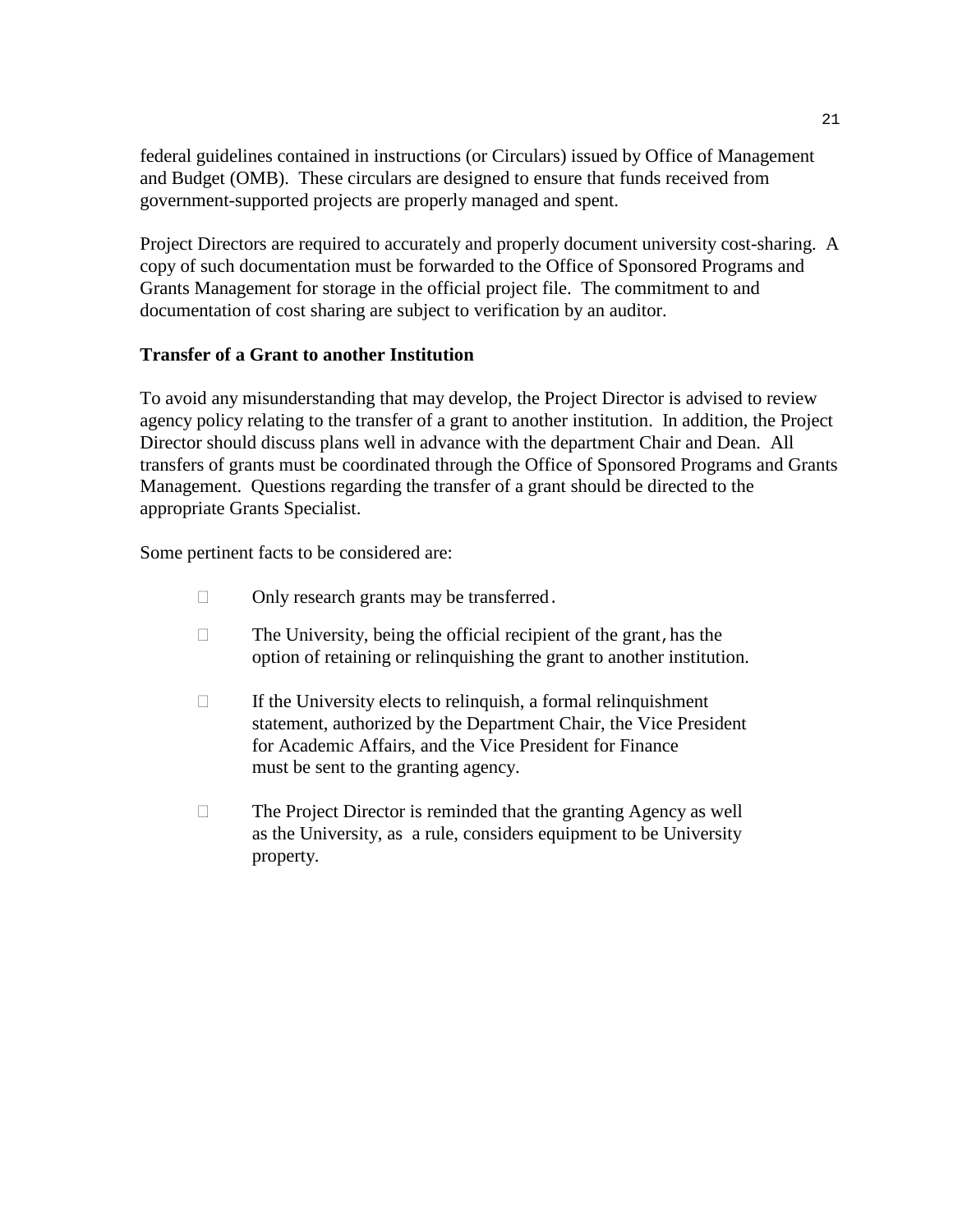#### **Appendix A**

#### **AWARD MECHANISMS (TYPES OF AWARDS) DEFINED**

**AWARD:** The term **award** is a generalized term used for all sponsored program funds provided by an external sponsor for support of a project at Radford University. An award may be further classified as being a contract, cooperative agreement, fixed price contract, grant, or a grant-in-aid. The award document usually indicates the type of award received.

**CONTRACT:** A **contract** is a mechanism for procurement of a product or service with specific obligations for both the sponsor and recipient. Each contract document contains a statement of the work or services to be performed and represents a legal obligation by the University. Since a contract is a purchase, there will always be a deliverable. Contracts are more detailed than grants and cooperative agreements in both the technical requirements and accountability for the use of funds. It is the most restrictive award mechanism. There are two types of contracts applicable to sponsored projects – cost reimbursable contracts and fixed price contracts.

**FIXED PRICE CONTRACT:** A **fixed price contract** indicates that specific objectives and outputs are to be delivered within a specific time frame for a fixed price, regardless of expenditures. This type of contract carries some risk for the University, since the work or work product must be accomplished for the agreed-upon price. The University must absorb any cost overruns; however, any funds remaining in excess of actual costs may be retained by the University. A budget must be submitted with the proposal and approved by the sponsor but is not part of the contract.

**COST REIMBURSEMENT CONTRACT:** A **cost reimbursement contract** permits reimbursement for actual costs incurred in the accomplishment of the required research. Interim and final reports are normally required by the sponsor, and payments are usually based on submission of monthly or quarterly invoices showing expenditure detail for the period.

**COOPERATIVE AGREEMENT:** A **cooperative agreement** is entered into when a government or other sponsor provides partial support for an existing or anticipated University program of mutual interest to the sponsor and the University. This type of mechanism allows for substantial involvement, either technical or managerial, by the funding agency when necessary in performance of project activities. While not as exacting as a contract, the provisions of a cooperative agreement should, nevertheless, be treated with the same respect.

**GRANT:** A **grant** is defined as financial assistance, and depending upon the provision of the award, a grant may be classified either as a gift or as sponsored funds. This type of award is used by most federal agencies to provide assistance for a project at a specified level of effort for a specified period of time and when no substantial programmatic involvement of the funding agency is anticipated or required in the performance of project activities. Formal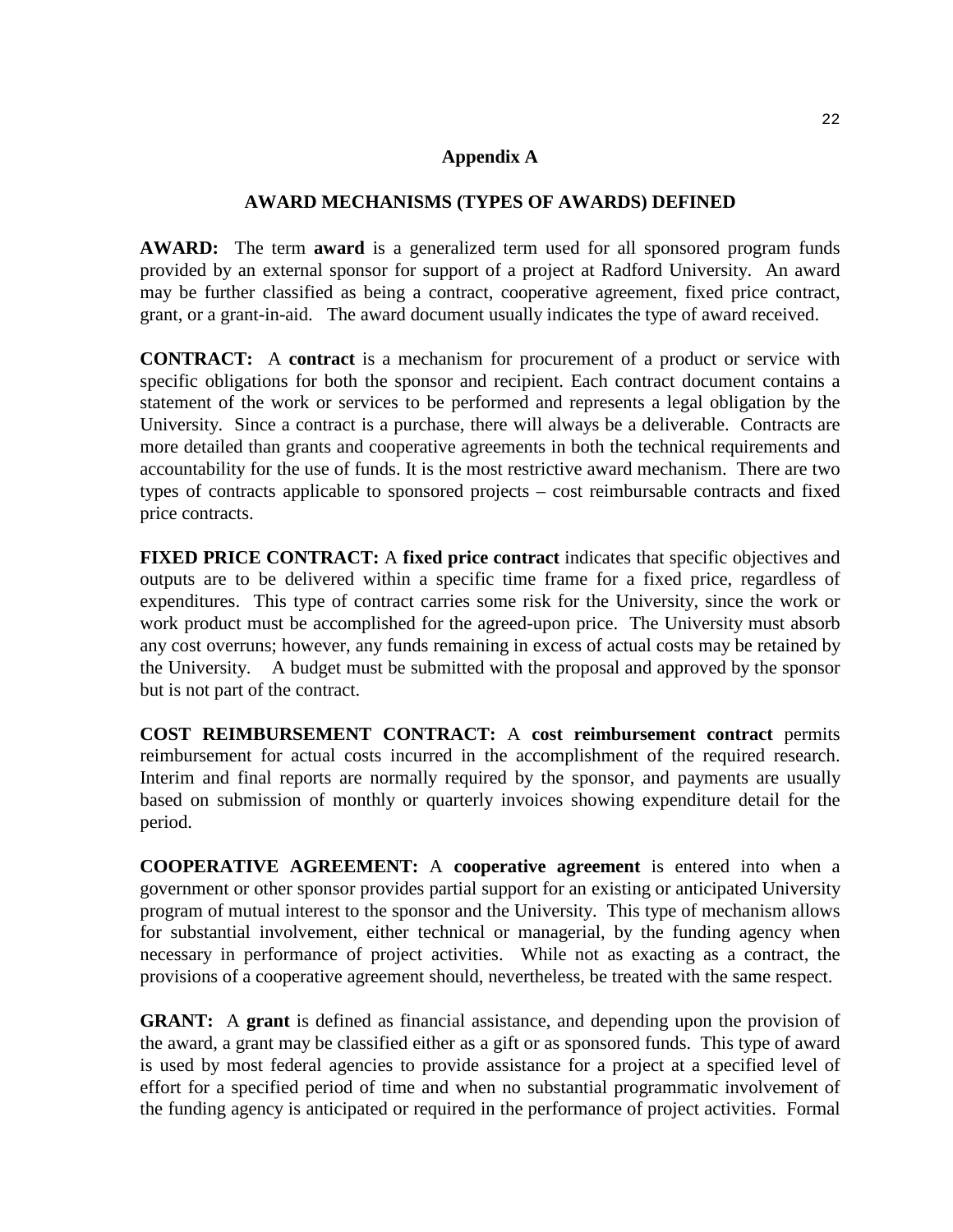financial accounting and periodic reporting are generally required.

**GRANT-IN-AID:** A **grant-in-aid** is an award made to an individual or to an institution on behalf of that individual to support his or her educational pursuits.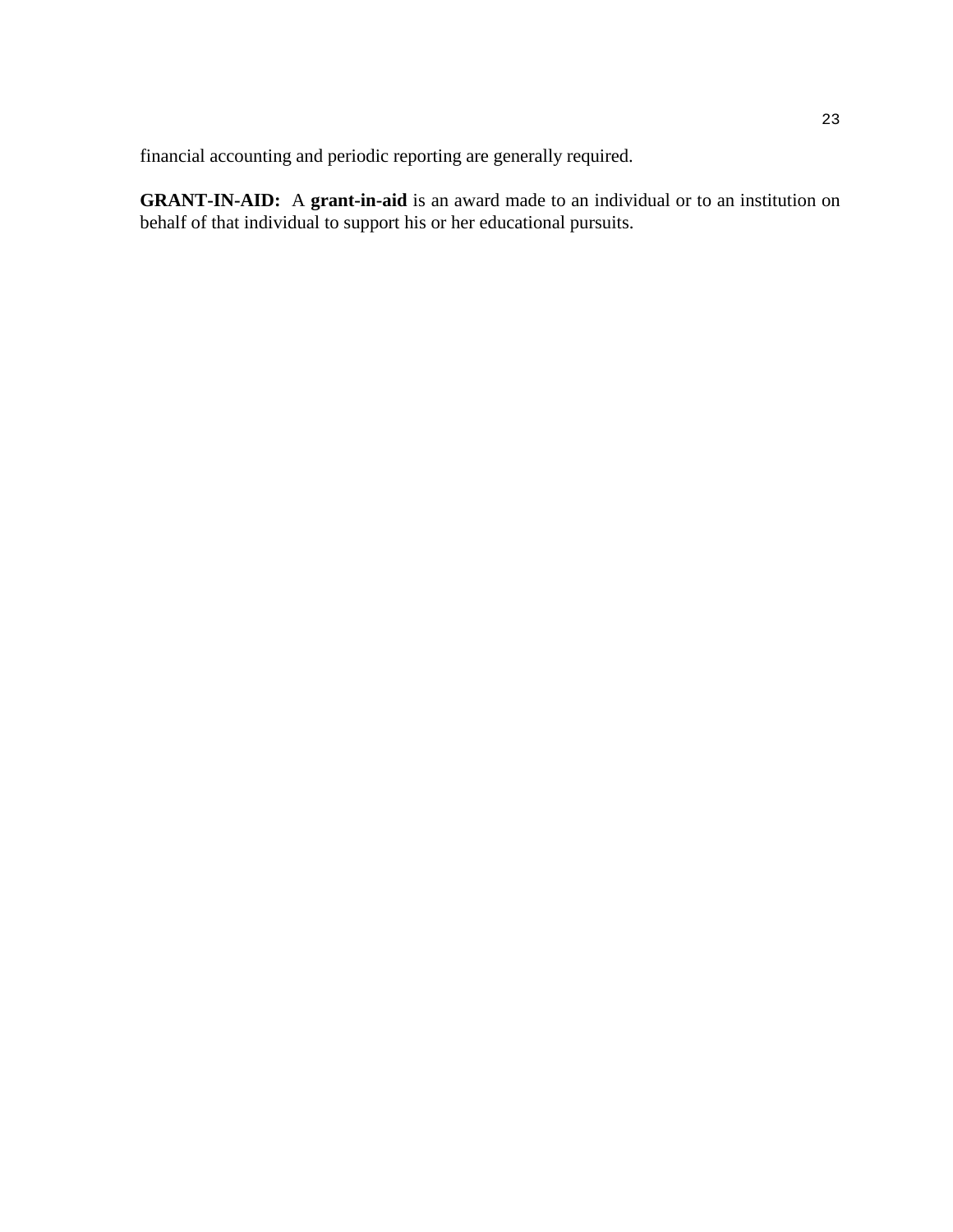### **Appendix B**

## **SPONSORED PROGRAMS AND GRANTS MANAGEMENT GLOSSARY**

**OMB Uniform Guidance:** The Uniform Guidance (UG) was effective December 26, 2014 on all new and incrementally-funded federal awards issued on or after the effective date. The UG simplifies and supersedes guidance that was previously contained in eight different OMB Circulars, including A-110, A-21, and A-133. Contained within the UG are new definitions, uniform administrative requirements for both pre and post award, cost principles, and audit requirements.

**A-21**: A circular issued by the federal Office of Management and Budget (OMB) that established principles for determining costs applicable to grants, contracts, and other agreements with educational institutions.

**A-110:** A circular issued by the federal Office of Management and Budget (OMB) that established uniform administrative requirements for federal grants and agreements awarded to institutions of higher education, hospitals, and other nonprofit organizations.

**A-133:** A circular issued by OMB that established audit requirements for institutions of higher education and other nonprofit organizations receiving federal awards.

**CONSULTANT:** The term consultant refers to an individual or organization hired to provide services of an advisory nature. A consultant may be hired when the necessary expertise is not available within the University community. University employees cannot normally be paid as consultants on sponsored projects.

**COST ACCOUNTING STANDARDS**: Federal mandated accounting standards written to ensure uniformity in budgeting and spending funds.

**COST-SHARING:** Cost-sharing refers to that portion of the costs of a sponsored project that is borne by the university. To qualify as cost sharing, a cost must be (1) verifiable from the university's records, (2) necessary and reasonable for proper and efficient accomplishment of the project objective, and (3) allowable under Federal cost principles and administrative regulations (OMB A-21 and A-110). All mandatory and non-mandatory cost sharing must be adequately documented in the university's records. The university will make a cost sharing commitment only when required by the sponsor or by the competitive nature of the award and then only to the extent necessary to meet the specific requirements of the sponsored project. Cost sharing identified in the text of the proposal, i.e., a percentage of Principal Investigator effort devoted to a project, must be listed in the budget as cost sharing.

**DELIVERABLE:** A deliverable is a tangible product or service that is a direct result of the sponsored project effort. Deliverables must be included as an integral part of the proposal and award document.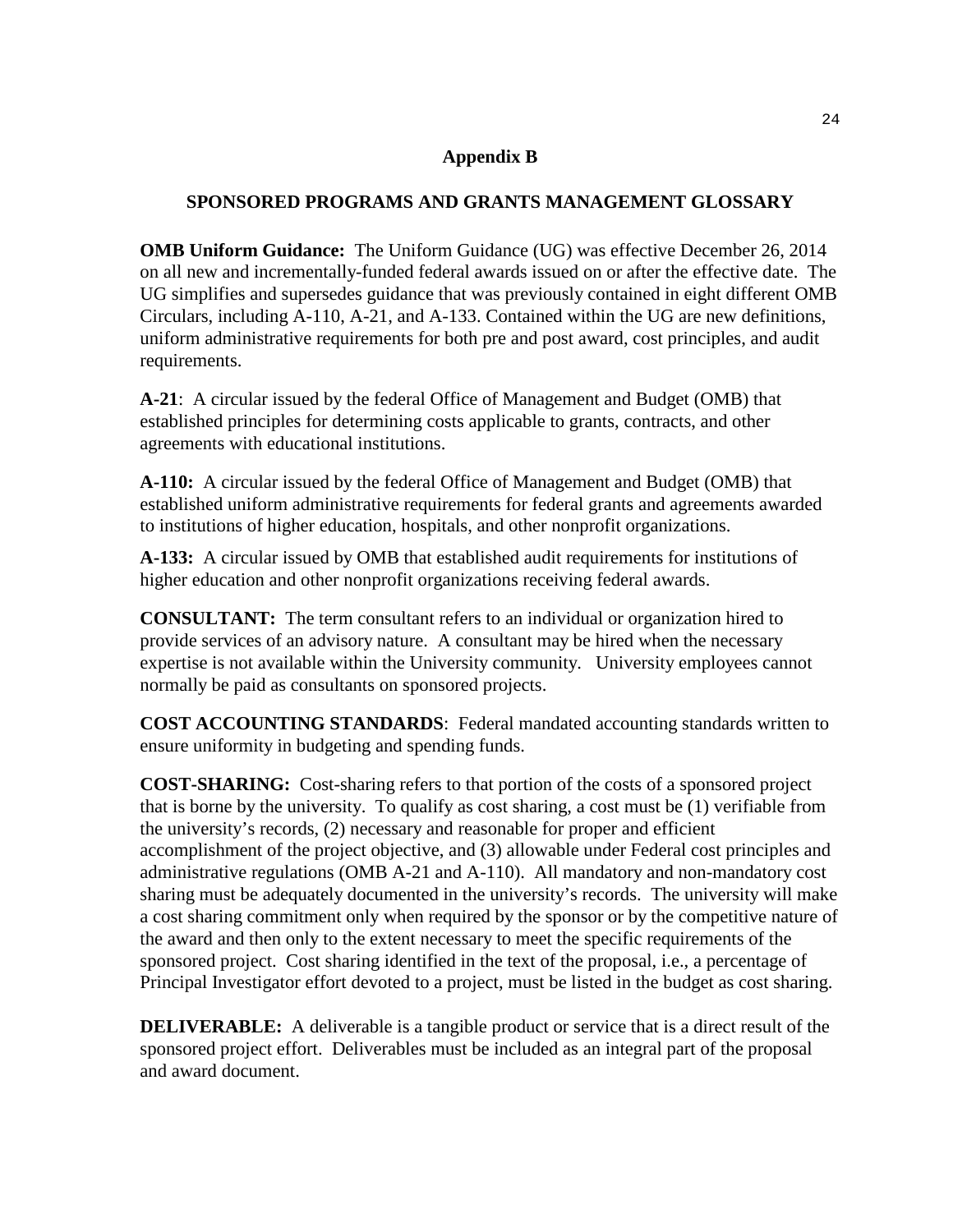**DIRECT COSTS:** Clearly identifiable costs related to a specific project. General categories of direct costs include, but are not limited to, salaries and wages, fringe benefits, supplies, travel, equipment, communication costs and contractual services.

**INDIRECT COSTS OR OVERHEAD (FACILITIES AND ADMINISTRATIVE COSTS)**: Indirect costs (F&A) are the real costs incurred by the University in support of all its programs. Utilities, general administrative expenses, and depreciation of equipment and facilities are some examples of indirect costs. Indirect costs are applied to direct cost activities on a percentage basis. The Commonwealth of Virginia requires that F&A, or indirect costs, be recovered on all projects. However, on occasion indirect costs are not recovered. This can occur when (a) not all direct costs generate indirect cost recoveries, (b) full indirect costs rates are prohibited by the grantor, and (c) the University may elect to waive, or cost-share, a portion of the indirect costs in order to bring a project budget within funding constraints.

**NO COST TIME EXTENSION:** If the Project Director determines it is necessary to work on a project after the contract or grant termination date, but under the existing budget (no cost extension), a request should be made to the sponsor for a no-cost time extension *through the Office of Sponsored Programs and Grants Management.* In most cases, this request should be submitted 60 days prior to the termination of the grant or contract. In some cases, federal agencies allow the University to grant a one-time extension, but the Project Director must prepare and submit a formal justification for the extension to the Office of Sponsored Programs and Grants Management. The Project Director must not work beyond the termination date until the formal notification of a project extension is received by SPGM.

**PRINCIPAL INVESTIGATOR OR PROJECT DIRECTOR:** The Principal Investigator, or Project Director, exercises all the programmatic and technical decisions that affect the project. This individual is responsible and accountable to the sponsor and the University for proper conduct of the project effort.

**STATEMENT OF WORK:** A statement of work (SOW) or scope of work clearly defines the work to be performed and completed, by the University or subrecipient, on a sponsored project. Changes in the statement of work on a sponsored project require University endorsement and prior approval from most sponsors.